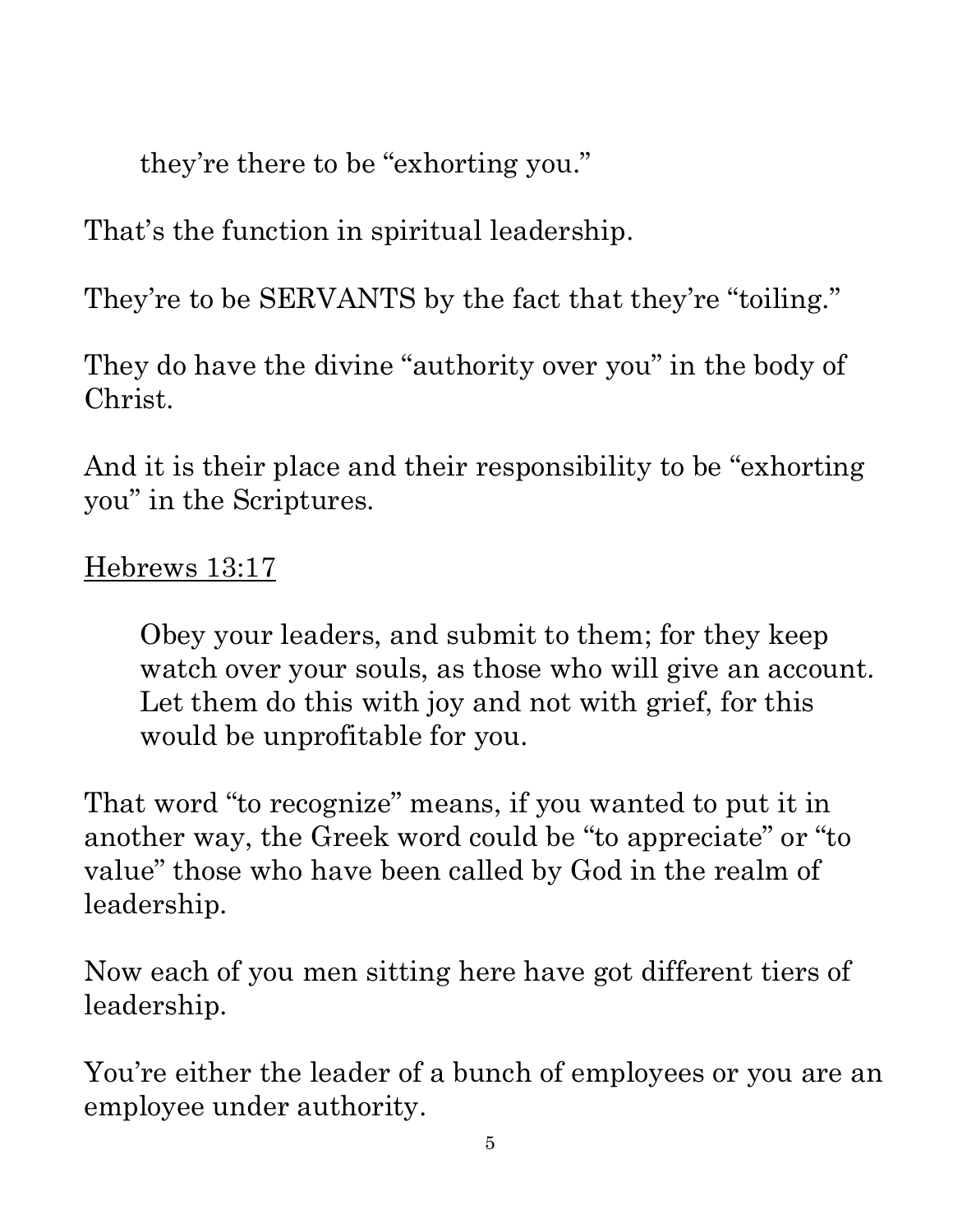And the same thing is true in the church. You've got to learn to discern the chains of authority and where you fit in that.

And then all of you men have the responsibility of leadership in your own home. You are to be the leader of your family. God put you there as the head of the house.

I was reading Dennis Rainey's book *Lonely Husbands, Lonely Wives* and he says this:

(*Lonely Husbands, Lonely Wives: Rekindling Intimacy in Every Marriage* by Dennis Rainey)

Headship means leading, loving, and serving, not demanding, dominating, or demeaning. p. 138

 "He who thinketh he leadeth and turneth around to find no one following, is merely taking a walk." – Benjamin Hooks p. 139 (source unknown)

I love that. You know that's an awful good statement for us to recognize that as men we've got these different tiers of authority.

And you know with that also goes a certain realm of isolation. Because when you take that position of leadership, you're always going to have those experiences of loneliness simply because you have been endowed by your Creator with the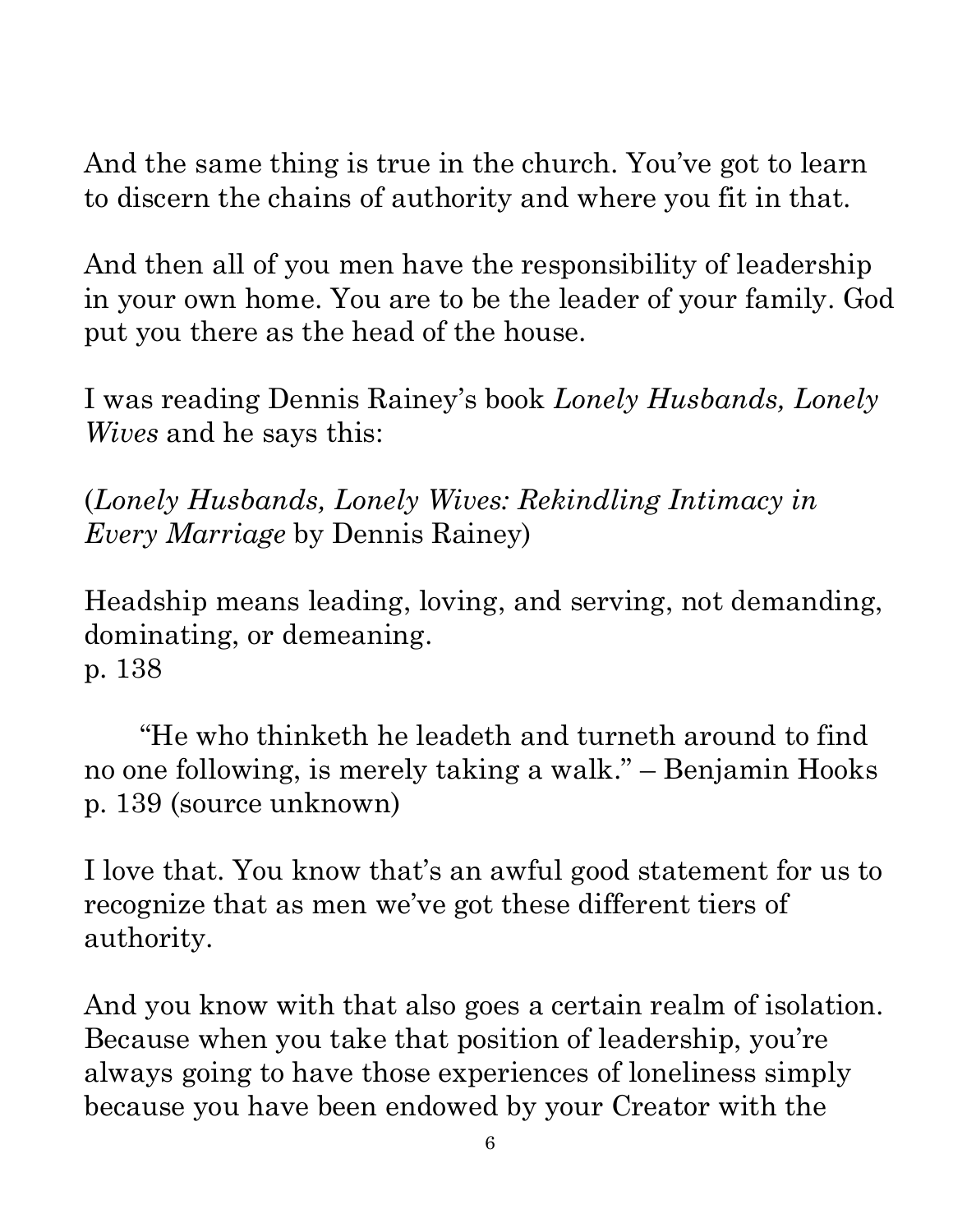authority and the responsibility. But those are the times that God can speak to you the most and can help you get your priorities straight and help you to be a good servant for Jesus' $\vec{\varepsilon}$ sake.

So in this sixth command he's saying basically, respect the leadership and this is a reflection of your relationship to the Lord.

All it means is that you realize the authority—don't criticize it, don't fight it, don't' try to tear it apart. But for God's sake, submit to it.

And this is the premise that I'm coming to. Is it possible that your relationship to authority on the horizontal is only an indication of your relationship to authority on the vertical?

When a guy isn't very comfortable and hasn't learned how to submit to his Lord, who is his ultimate authority, it's probably going to show up on this level.

Now see what he says in verse 13?

## **v. 13 and be respecting them very highly in love for their work. Be at peace among yourselves.**

"and be respecting them very highly in love for their work. Be at peace among yourselves."

Command #7 also has to do with authority.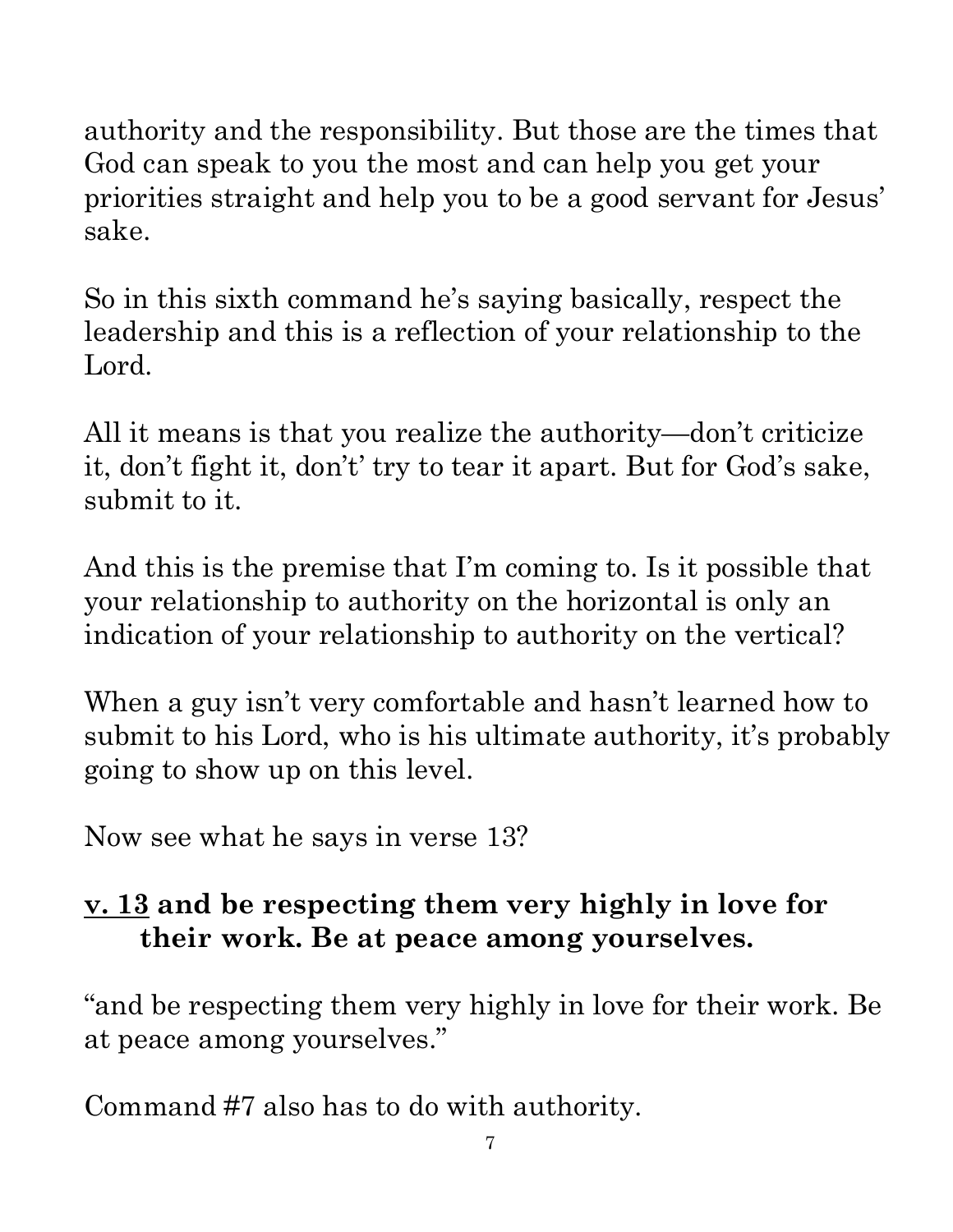Command #7:

"be respecting them"—don't only recognize them, but respect them—"very highly in love for their work.

They're toiling, they're "in authority," they're having the right "to exhort," and it's the responsibility of the happy believer to learn how to "be respecting very highly in love for their work."

I got kind of tickled about this little deal that happened in a church in Mississippi. They wanted to encourage their pastor and so they were going to put a special article in the church newsletter.

The author of the paragraph entitled it, "Boost the Pastor." ["Boost the Pastor a Bit" was the full title of the article.] The Command #*i*:<br>
"be respecting them"—don't only recognize them, but<br>
respect them—"vory highly in love for their work.<br>
They're toiling, they're "in authority," they're having the right<br>
"to exhort," and it's the responsib to work on it. When he got finished, it appeared in the weekly<sup>®</sup><br>church paper with this headline: "Boot the Pastor a Bit." We smile at this simple error, but unfortunately some people do<br>feel that way about their ministe church paper with this headline: "Boot the Pastor a Bit." We smile at this simple error, but unfortunately some people do feel that way about their minister.

(From InfoSearch 3.0)

And this is what happens.

I was reading this little story—it helped me—in *Daily Bread* one morning. It says: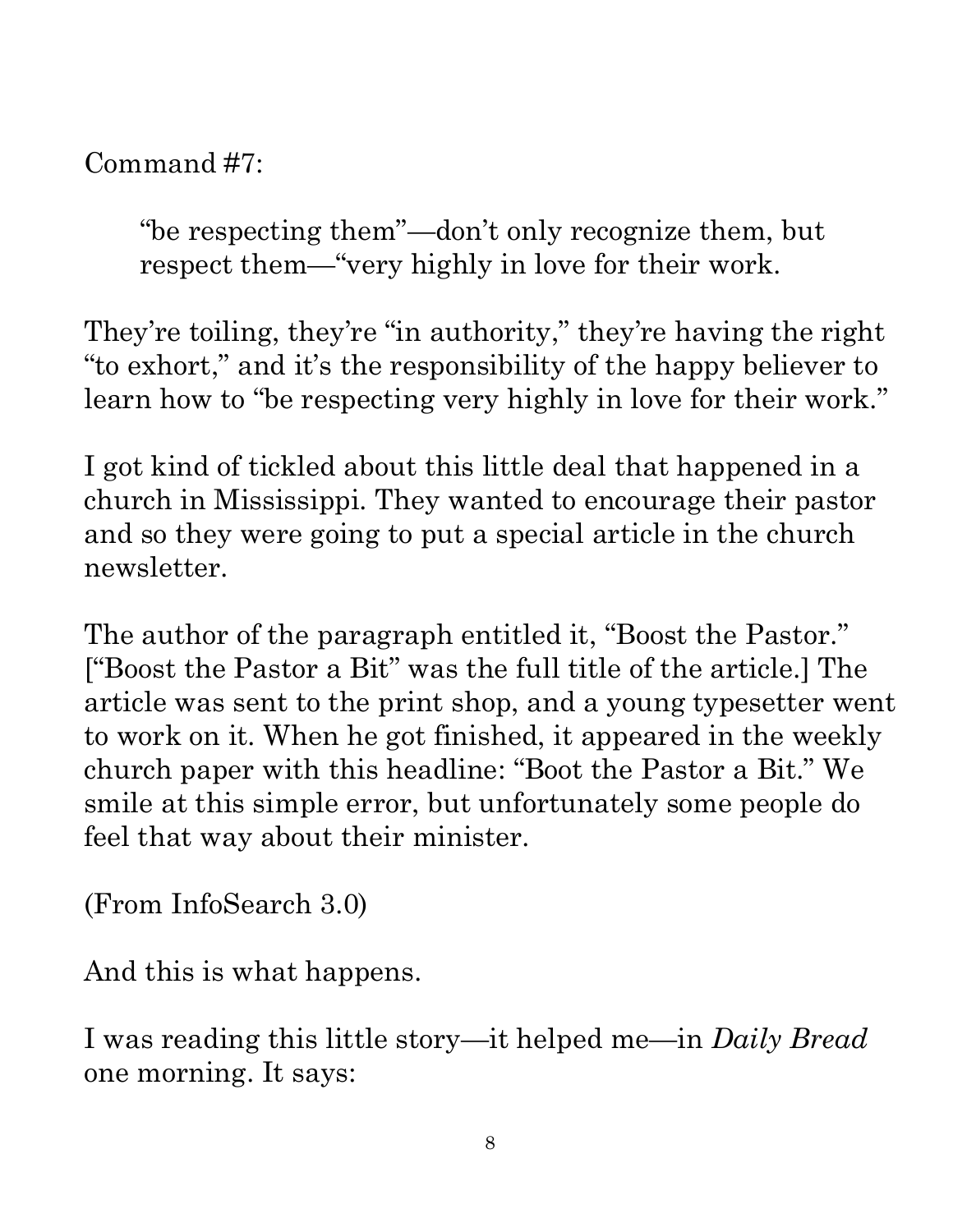In his fascinating book *When the Saints Come Storming In*, [I like the title already] Leslie B. Flynn included this story. "A like the title already] Leslie B. Flynn included this story. "A  $_{\frac{3}{5}}$  farmer asked a restaurant owner if he could use a million froglegs. Desirous of putting frog legs on the menu more frequently, the owner asked the farmer where he could get so many. He replied, 'My pond is overflowing with them. Their croaking is driving me up the wall.' The restaurateur ordered several hundred frogs. A week later the farmer returned to the restaurant with a sheepish look on his face. 'I was wrong about a million frogs.' Holding up two scrawny frogs, he never knew two frogs could sound like a million!'"

## (From *Our Daily Bread*, February 18, year unknown)

restaurant with a sheepish look on his face. T was wrong<br>about a million frogs. Holding up two scrawny frogs, he<br>admitted, These two little frogs were making all the racket. If<br>never knew two frogs could sound like a mill You know, and that's really the case when you've got somebody who's a squeaky wheel. You know they can just make more havoc in a situation than we care to even talk about. And many, many people in life spend all their live at the complaint counter. I mean that's their call to ministry is just to criticize and complain and they think they're so spiritual with that. And it is not.

Now what are the first two things—commands 6 and 7?

You know "recognize the authority" and then "respect" it.

Not only RECOGNIZE it, but RESPECT it in the sense that you're submitting to it.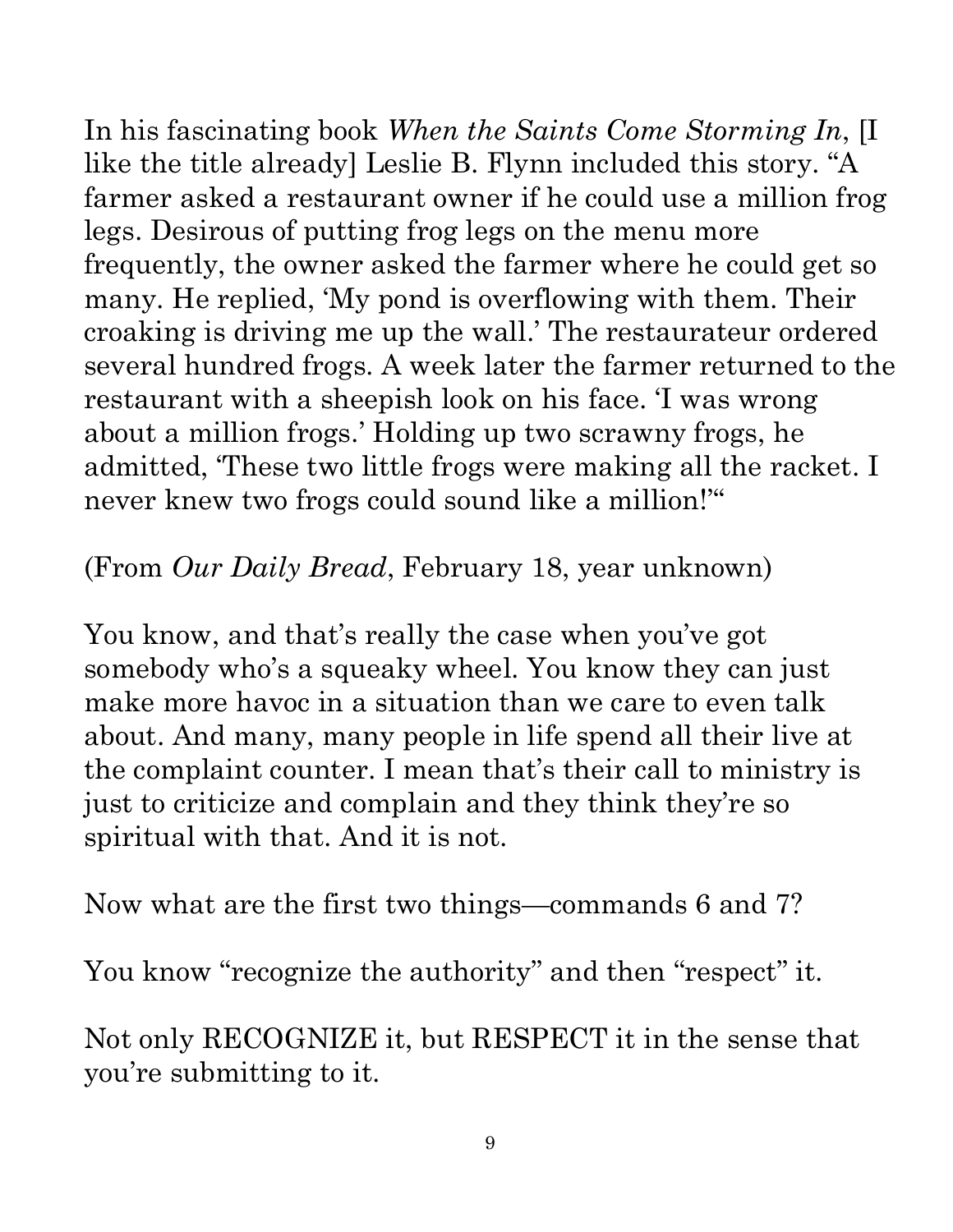And that's going to make you happy.

Isn't that neat that you discover right at the top of the study today that when you are encouraging and edifying, you're living in humility. And in order to do that, you've got to be a person who recognizes the authority over you. And as a result of recognizing, you respect it.

And I tell you, there's nothing more wonderful then when you've got a bunch of believers who are all pulling together. And they're really eager and excited to see what God's going to do.

Command #8 comes right after that.

Command #8:

"Be at peace among yourselves."

Now "peace" is a fruitage of the Spirit.

Peace is what happens when you come to know Jesus Christ.

And that peace ought to pervade our lives. But you see, peace  $\overline{\phantom{a}}$ can't come as long as you've got tension in these other areas.

I love Isaiah 32:17. One of my very favorite verses in the Old Testament:

```
Isaiah 32:17
```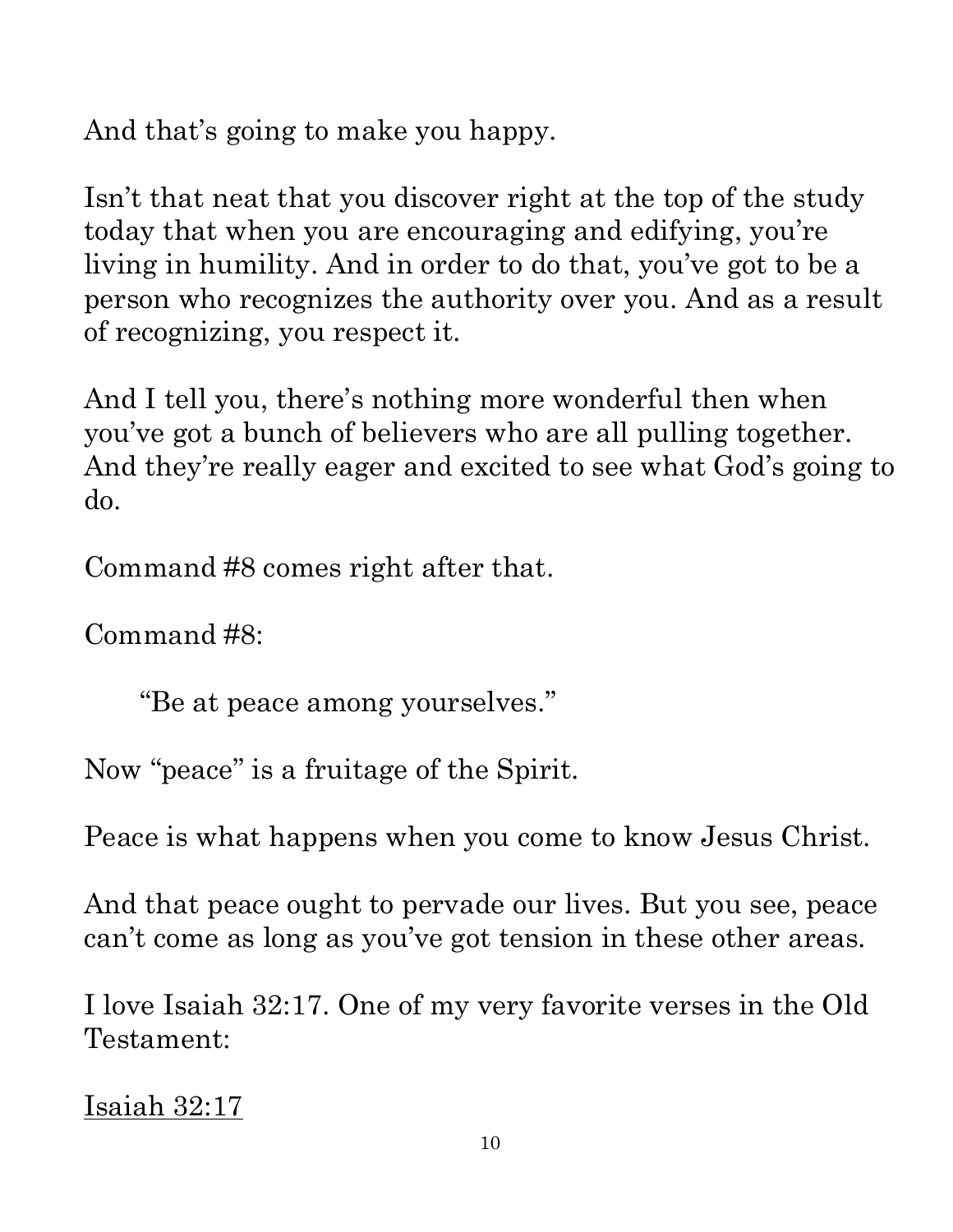The work of righteousness shall be peace and the effect of righteousness, quietness and assurance forever.

And so I ascertain my relationship and I recognize that when there's fighting and quarrelling and bickering, as so often is the case, then there is not peace and somebody is living in the flesh.

Luke 22:31 and 32 shows you how Satan does that:

#### Luke 22:31, 32

Simon, Simon, behold, Satan has demanded permission to sift you like wheat; but I have prayed for you, that your faith may not fail; and you, when once you have turned again, may strengthen your brethren.

You know Satan gets in there and he just throws sand in the works and in the wheels and he is going to do everything he possibly can to destroy the unity among brothers and sisters in Christ. Whether it's a critical spirit, it's an arrogant spirit, it's a resistant spirit—whatever it is—he'll do everything he can to accomplish that and the Lord recognized that.

Verse 4.

#### **v. 14 Now we are urging you, brethren, to be admonishing the lazy (idle), be encouraging the**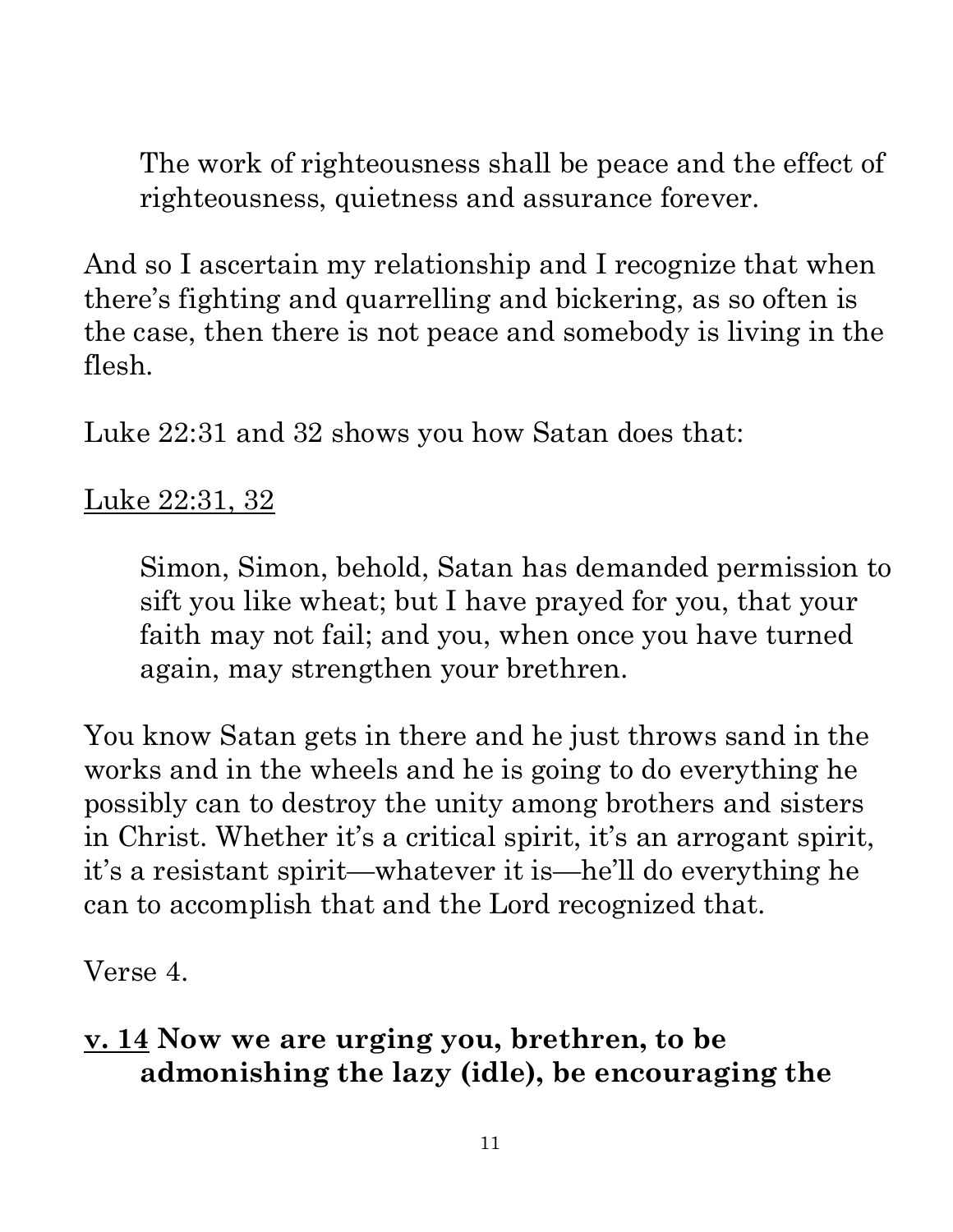#### **discouraged, be paying attention to those who are weak, be patient toward all.**

weak, be patient toward all.<br>"Now we are urging you, brethren, to be admonishing the lazy (or the idle), be encouraging the discouraged, be paying attention to those who are weak, be patient toward all."

Command #9:

"Now we are urging you, brethren, to be admonishing the  $\frac{a}{2}$ lazy (or the idle),"

Now why does he have to say that?

Back in chapter 4, verse 11 we read yesterday:

1 Thessalonians 4:11

and to make it your ambition to live quietly and to busy yourselves with your own affairs and to work with your hands, even as we commanded you;

We already have learned that a lot of people thought that the Lord was coming immediately so they quit their jobs and they were going to idle on into the Kingdom. And so they kind of left their ranks is what the word "lazy" or "idle" means. They aren't working. There is a soldier who's sitting down on the job.

I'm reminded of that humorous little story: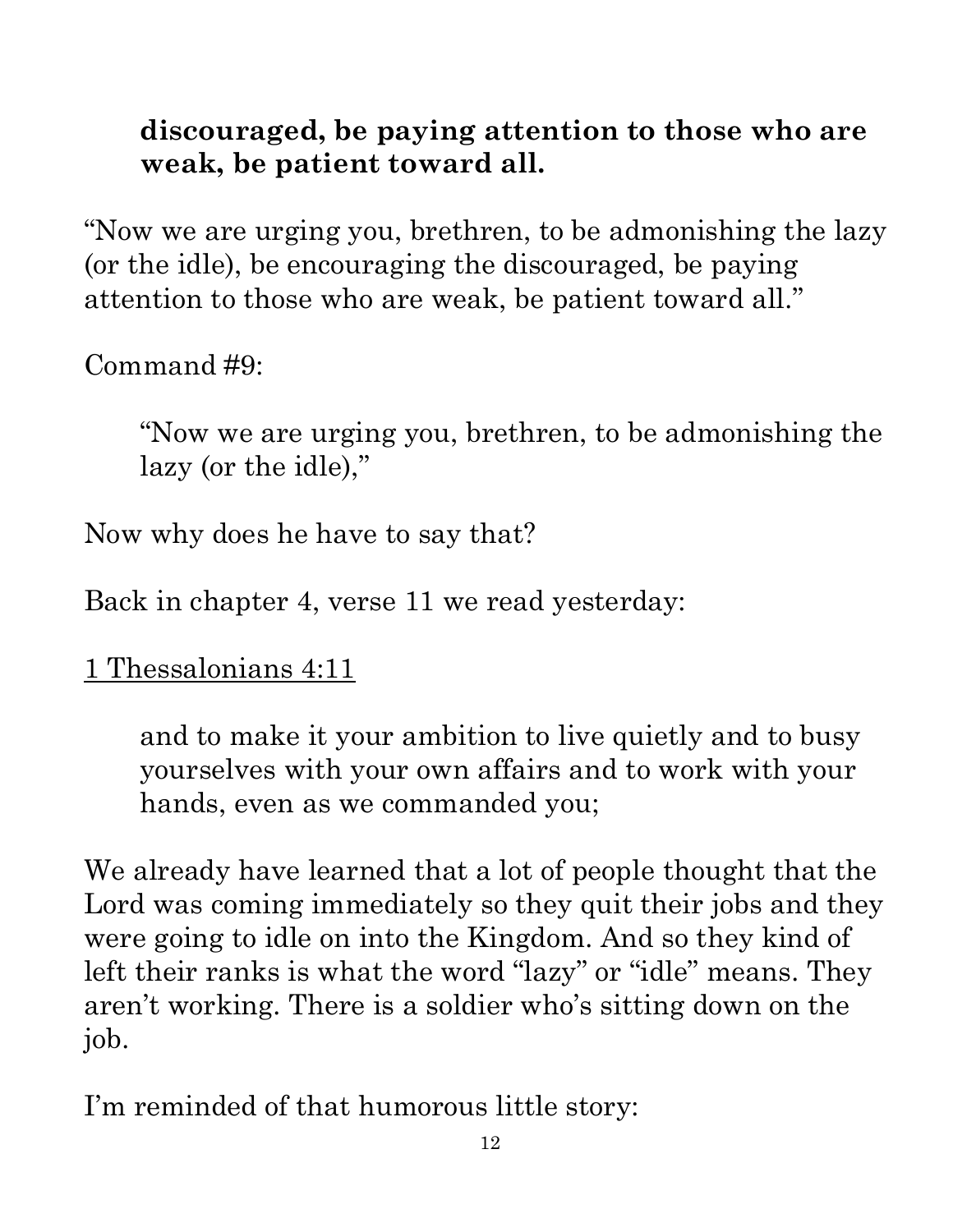After a thorough physical examination, a man said, "Tell me you want it straight?" [says the doctor] "Yes." "Well, there isn't a thing in the world wrong with you except that you're just plain lazy!" "Okay," drawled the listless patient, "now give me the medical term for it so I can tell my wife!" attribute. Any use of material without proper citation is unintentional. Teacher notes have been compiled by Ronnie Marroquin.

(From InfoSearch 3.0)

You know, I mean, want to try to get it across some way.

You know, the ironic thing is that Satan is in the business of using idle hands.

Atter a thorough physical examination, a man said, "Tell me<br>
in plain language, Doc, what's really the matter with me?" "Doint<br>
you want it straight?" [says the doctor] "Yes." "Well, there isn't<br>
plain lazy?" "Okay," draw When you are idle is the time that you're going to be in the biggest trouble. If you don't think so, just go talk to David. And when he should have been out on the field of battle in 1 Samuel or 2 Samuel 11, he's on the roof lounging around and sending everybody else out to the field of battle. And at that moment is the critical time that Satan picks up and does a number.

I've got a little premise and I think it's true. Satan has a tough time hitting a moving target. You know. And when you're moving and when you're consumed with ministry and activity and you're accomplishing with a passion what God has for you, it's tougher for him to hit you. So you keep going and you keep doing it!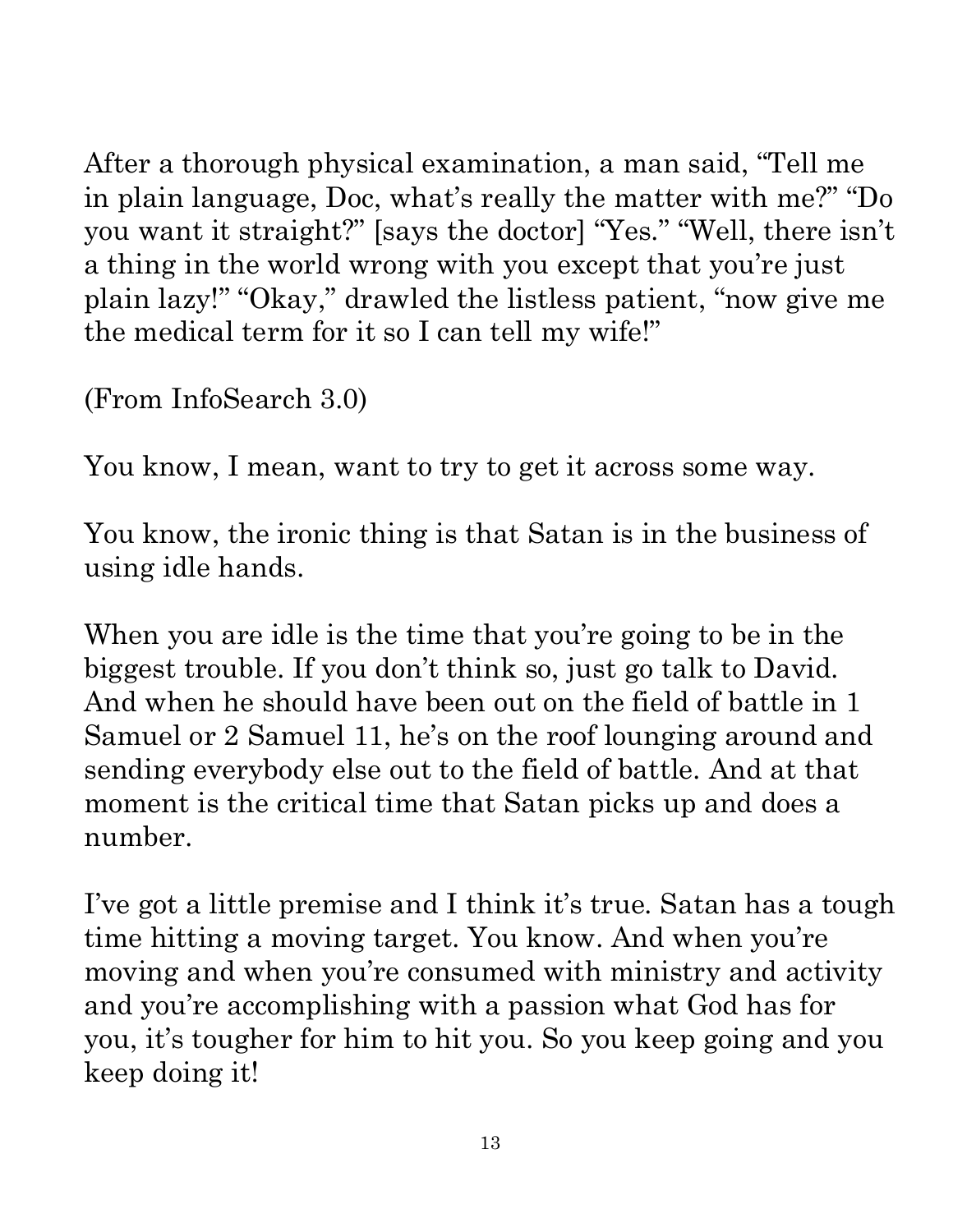When did Joseph get it? When he was in the house by himself and Potiphar's wife didn't have anything to do but think about those things. And as a result, it almost ended in Joseph's demise if he hadn't gotten out of the place.

And such is the case in almost every sin. When Satan wants  $\mathbf{t}^{\mathbf{d}}$ accomplish something, he looks for idle hands to accomplish his purpose.

Now heavy rain had been falling for a long time and as a man drove down a lonely road, he rounded a curve and he saw an old farmer surveying the ruins of his barn. The driver stopped his car and asked what had happened. "Roof fell in," said the farmer. "Leaked so long it finally just rotted through." "Why in  $\frac{1}{2}$ the world didn't you fix it before it got that bad?" asked the stranger. "Well, sir," replied the farmer, "it just seemed I the world didn't you fix it before it got that bad?" asked the<br>stranger. "Well, sir," replied the farmer, "it just seemed I<br>never did get around to it. When the weather was good, there  $\frac{3}{8}$ <br>weren't no need for it, an weren't no need for it, and when it rained, it was too wet to work on!" attribute. Any use of material without proper citation is unintentional. Teacher notes have been compiled by Ronnie Marroquin.

(paraphrased from InfoSearch 3.0)

You know, some people have got those kind of excuses all the time.

And you know I find that same thing true in the devotional life. We'll get in the Word when it's convenient.

And I'll say I've found that same thing true in exercise too. You've got people—it's amazing if you've been around any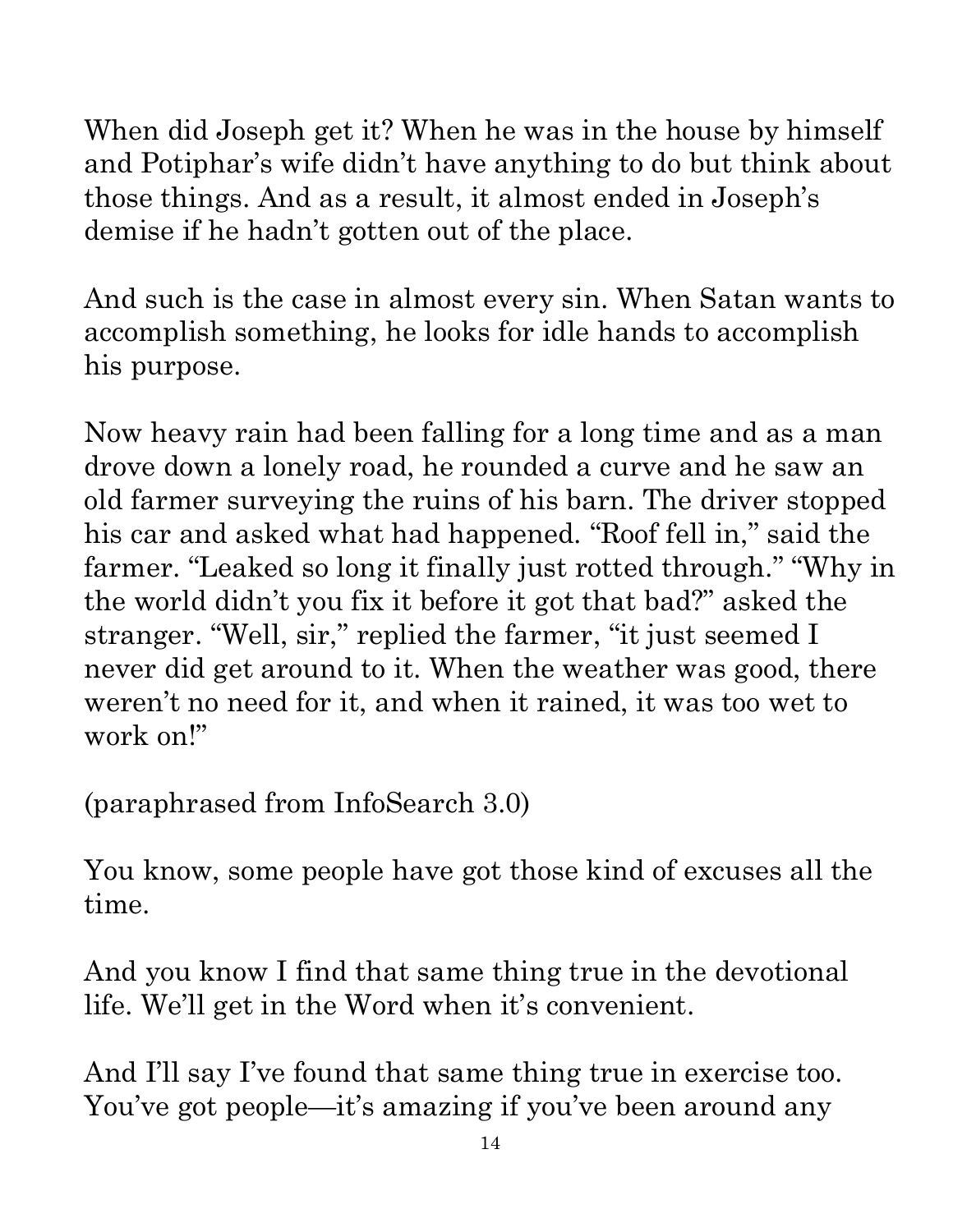health clubs right after the first of the year. It's so funny. I mean it's crowded. You've got to wait in line. Get your towels. Get your lockers.

But you hang around there until March 1st and you know you're just like you're in a monastery. You're coming down there working out if you've made it that long. It's the name of the game.

We are so slothful and sleazy with regard to consistency in our lives in this regard.

And may God cause you, if you've become inconsistent. And if  $\frac{2}{3}$  you think that's godliness, then get your act together and you think that's godliness, then get your act together and

And I've told so many people this:

Life by the inch is a cinch and by the yard it is hard!

realize the Christian life is compressed into daily increments.<br>
And I've told so many people this:<br>
Life by the inch is a cinch and by the yard it is hard!<br>
I've got a little statement right over my computer on my desk I've got a little statement right over my computer on my desk that says:

Live one day at a time.

Give us this day our daily bread.

If any man will come after me, let him deny himself and take up his cross DAILY and follow me.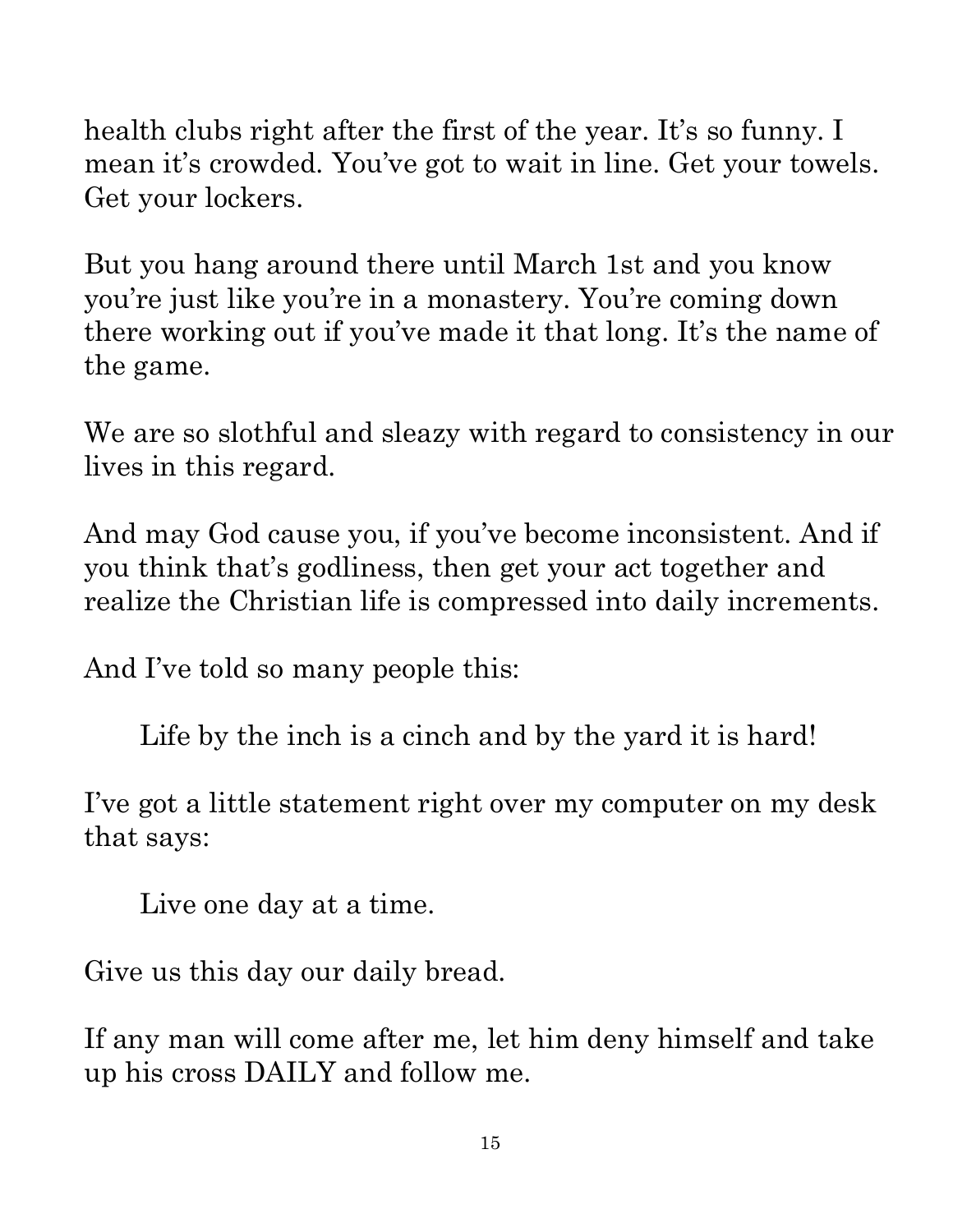paraphrased and summarized material from a variety of sources Quotations particularly reside within the realm of fair use. It is the nature of teacher notes to contain references that may prove difficult to accurately paraphrased and summarized material from a variety of sources, all of which have been appropriately credited to the best of our ability. Copyright © 2020 by Bible Teaching Resources by Don Anderson Ministries. The author's teacher notes incorporate quoted Copyright © 2020 by Bible Teaching Resources by Don Anderson Ministries. The author's teacher notes incorporate quoted, the nature of teacher all of which have been appropriately credited to the best of our ability

You can't live the whole thing at once but you can live one day at a time.

Decide when you've got to get up to get your exercising done and your devotional time done, your time with your wife and your family, and then get up and do it! And don't sit around apologizing for the fact that you don't have enough time to get it done.

I mean it's time to get tough with each other! We've got people sleazing around with lazy hands and doing nothing significant for the Kingdom of God. And it's simply because they're saying "Oh I'm going to get around to it one of these days but it's raining today and tomorrow it's sun shining so I don't need to do it." And pretty soon the roof's going to fall in because it's going to rot through. attribute. Any use of material without proper citation is unintentional. Teacher notes have been compiled by Ronnie Marroquin.

You know that's the picture of so many who claim to be living the Christian life but they're sitting around on their duff doing<br>nothing.<br>Command #9:<br> $\begin{array}{cccc}\n\text{"bendend}\n\end{array}$ <br>
"be admonishing the lazy (or the idle),"<br>
Command #10:<br>
"be encouraging the discouraged." compiled by Ronnie Marroquin nothing.

Command #9:

"be admonishing the lazy (or the idle),"

Command #10:

"be encouraging the discouraged."

Now there's a whole list of words for "discouraged" that could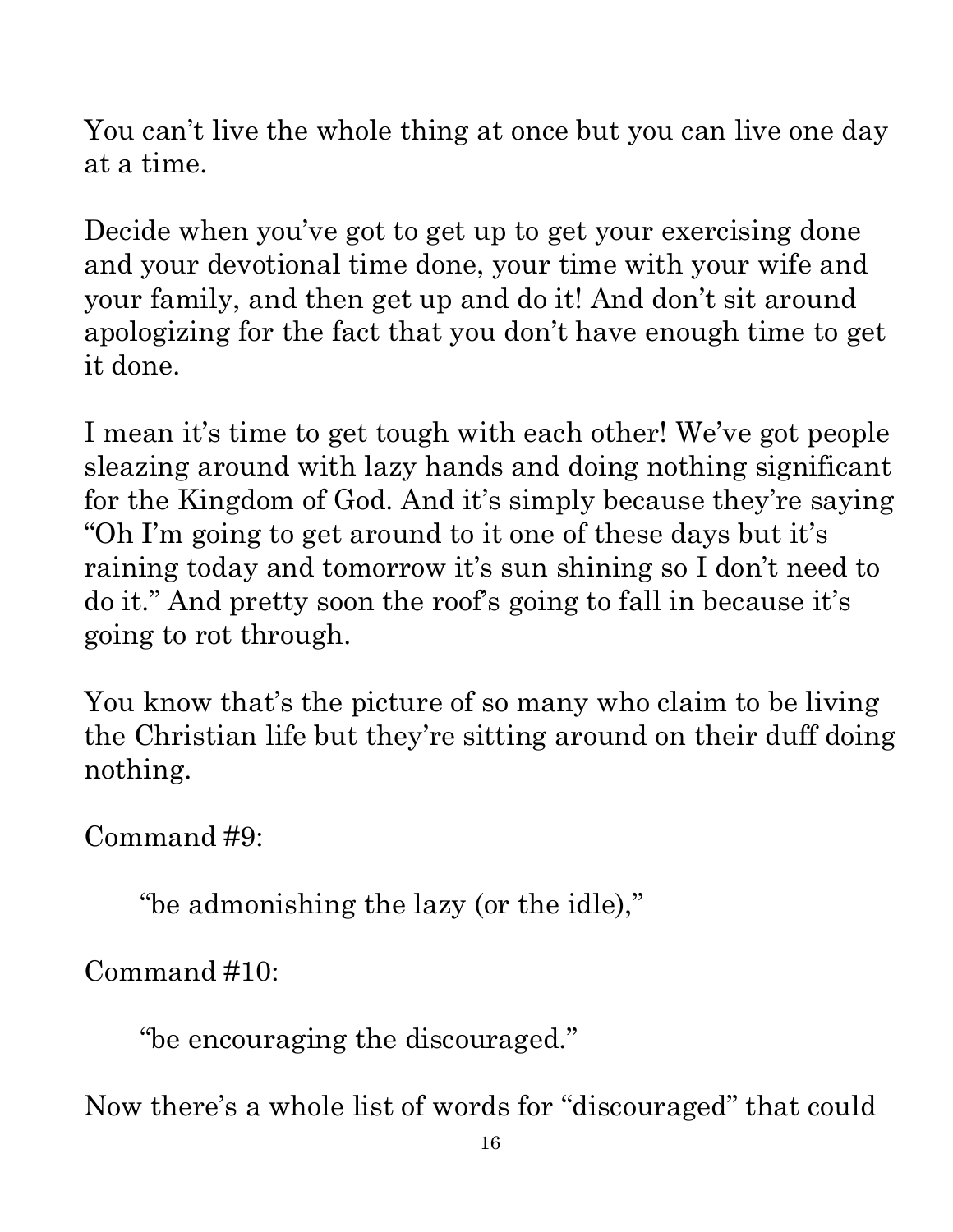be [a] possibility:

the fainthearted,

the little souled,

the feeble-minded,

the wavering,

the weak ones,

those who have been hit by temptation or obstacles or bereavements.

I really think I prefer that. I think I prefer those who've been bereaved. These are people that are discouraged because they've lost part of their family in the persecution.

And he's saying come alongside and "encourage the discouraged" because they've lost loved ones in the persecution or some other thing has been real tragic in their lives. And the Scripture teaches us that we're to bear one another's burdens and so fulfill the law of Christ. and so fulfill the law of Christ. the fainthearted,<br>
the little souled,<br>
the treeble-minded,<br>
the wavering,<br>
the wavering,<br>
the weak ones,<br>
those who have been hit by temptation or obstacles or<br>
bereavements.<br>
I really think I prefer that. I think I prefer attribute. Any use of material without proper citation is unintentional. Teacher notes have been compiled by Ronnie Marroquin.

And one of Satan's number one tools is the tool of discouragement. Get people that just can't keep on going on. And in every community there are those who fear the worst tenderness.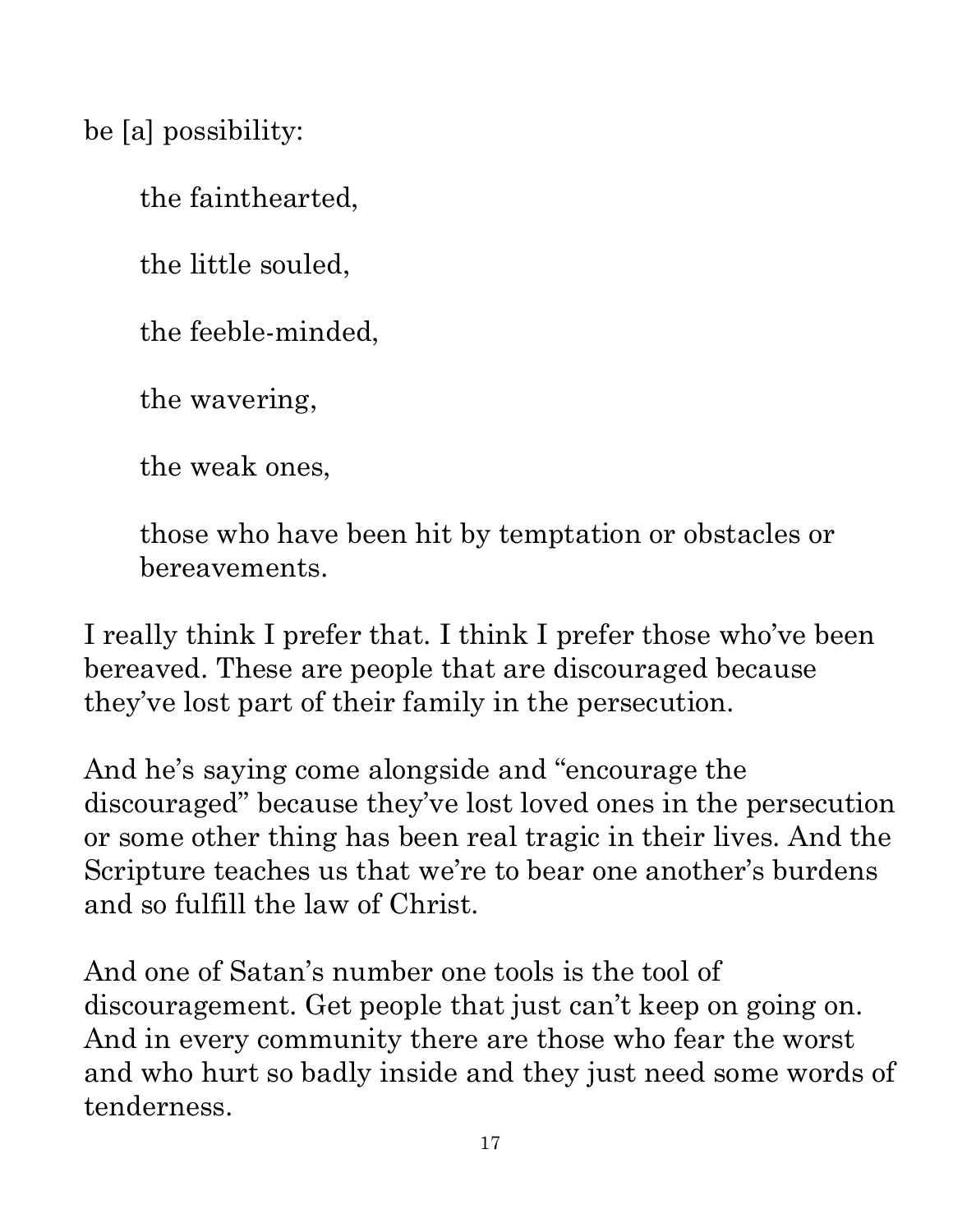I'll give you a few verses on that. First Chronicles 28:20—I'm trying to memorize this one too. I've been working on it for a long time.

#### 1 Chronicles 28:20

David also said to Solomon his son, "Be strong and courageous, and do the work. Do not be afraid or discouraged, for the Lord your God is with you. He will not fail you or forsake you until all the work for the service of the temple of the Lord is finished.

What a great statement for a dad who's getting ready to die to give to his son who's going to take over the responsibilities.

#### 2 Corinthians 4:1

Therefore, since we have this ministry, as we received mercy, we do not lose heart,

#### 2 Corinthians 4:16

Therefore we do not lose heart, but though our outer man is decaying, our inner man is being renewed day by day.

The apostle is speaking on the power of encouraging those who really would just as soon throw in the towel. They're tired, they're ready to quit.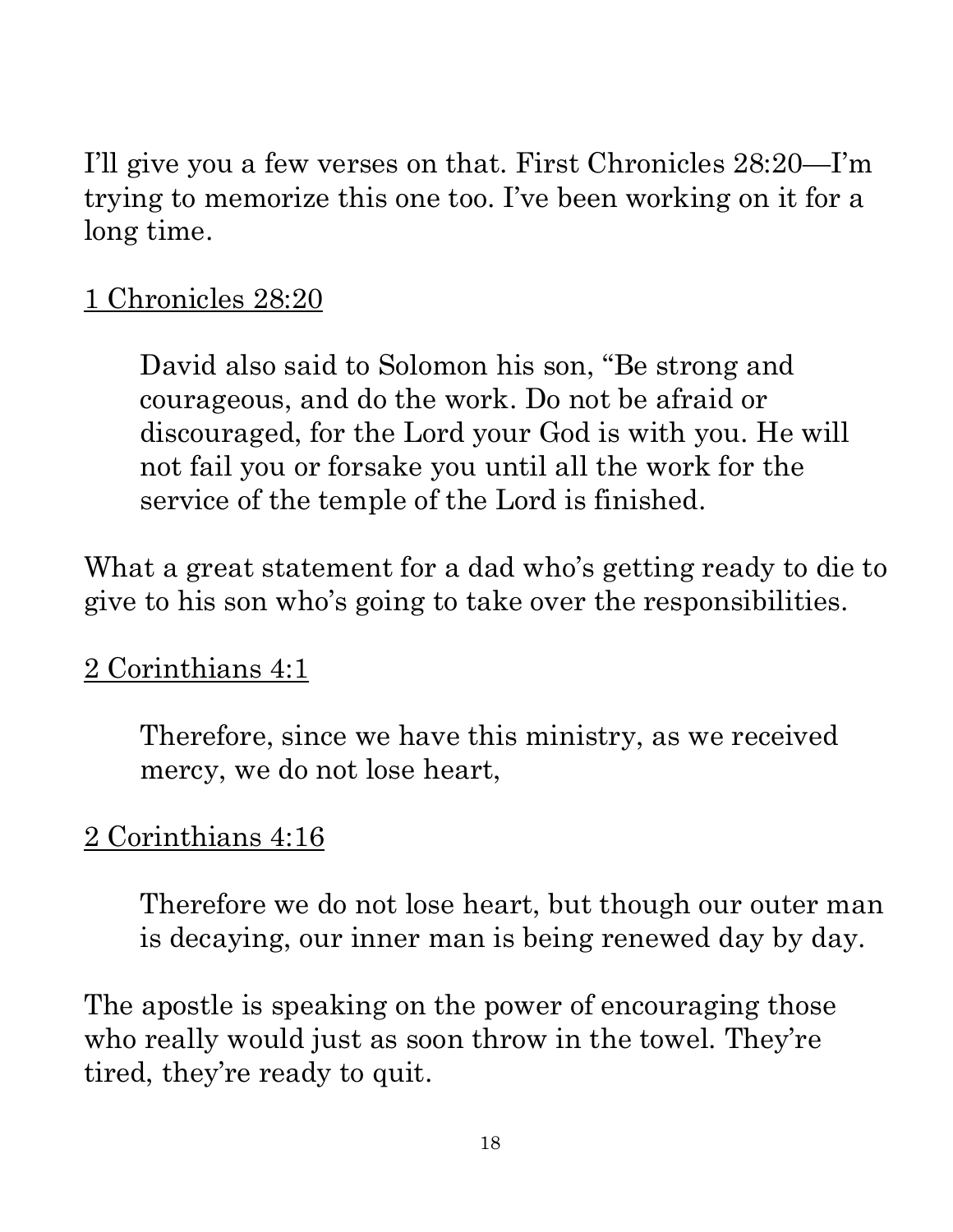Command #11:

"be paying attention to those who are weak."

"Now we are urging you, brethren, to be admonishing the lazy." (and the idle), be encouraging the discouraged" BUT— Command #11:

"be paying attention to those who are weak."

Now what's the difference between command #10 and command #11?

Command #10 we're talking about some EXTERNAL thing that's happened to the person and caused him to be discouraged. Maybe he's lost his job, maybe he's a person that's experienced physical death in his family. That's one side.

But what does it mean "paying attention to those who are weak"?

I'm going to say at this point, I think is Romans 14.

In Romans 14 Paul contrasts Christian brothers and sisters in two ways. They're either STRONG or they're WEAK.

Now the strong person is a person who's come to know Christ, he's entered into the freedom that's his in Christ, and everything's lawful to him. He doesn't have any problem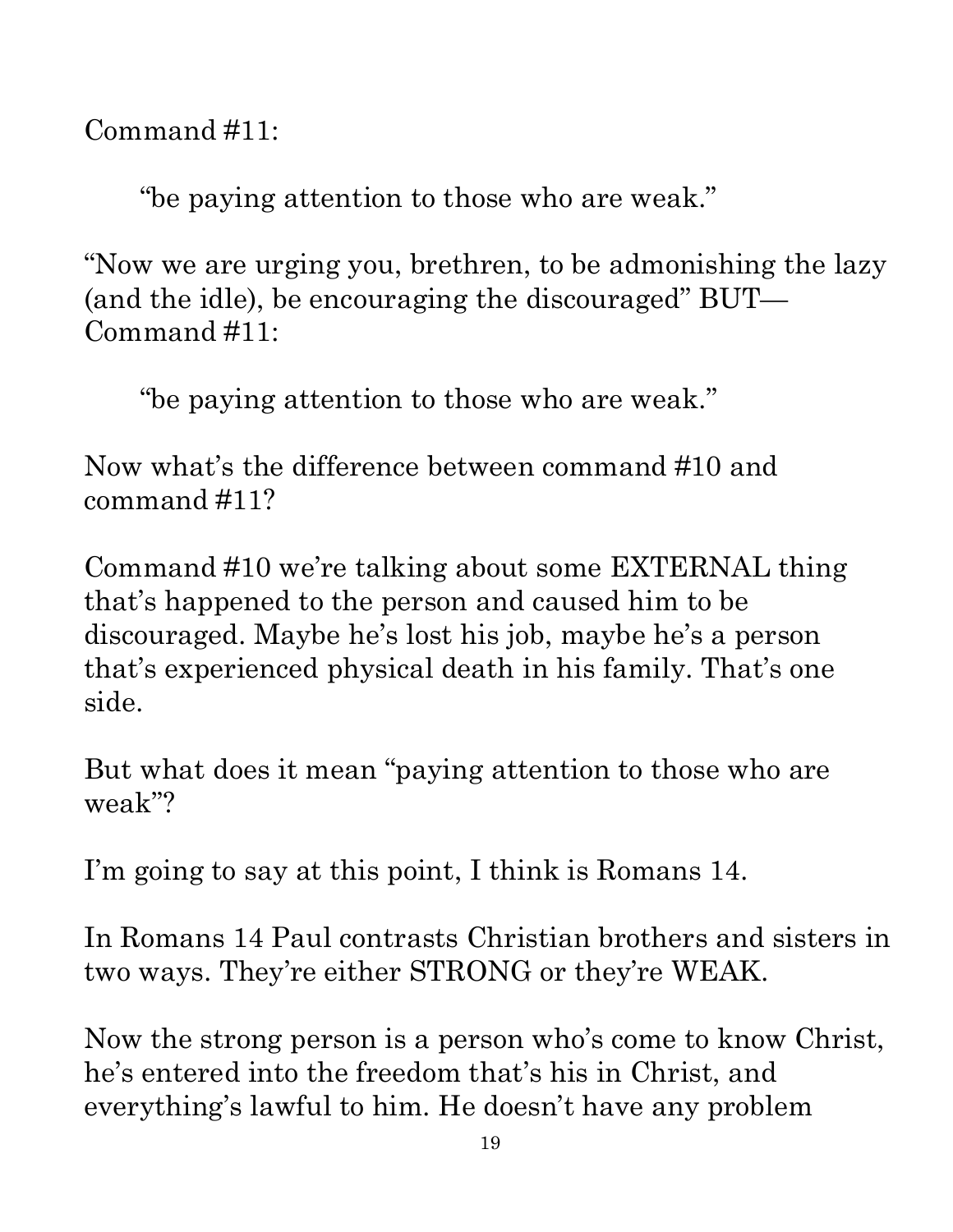walking into a cocktail party with some folks and feel comfortable.

comfortable.<br>
But then you've got the legalistic brother over here on the<br>
other side that Paul characterizes as weak. And to this person<br>
if the walked in three, he would feel defield and he would be a<br>
upset that he'd b attribute. Any But then you've got the legalistic brother over here on the if he walked in there, he would feel defiled and he would be so upset that he'd been caught in that he'd probably spend the next week confessing his sin. That's the difference.

Now Paul identifies himself with the STRONG brethren. He says "we who are strong should bear the infirmities of the weak."

And so in Romans 14 he talks a great deal about that and the responsibility of the stronger brother to the weaker brother.

Now let's take that right back to the early church so you can understand it. You've got the Jewish Christians. They've been living by the Law and they have certain stringent Laws and requirements to live by.

When they became a Christian you just didn't wipe out that past. And so when they become a Christian they have a very fine-tuned sensitivity toward these things.

Alright here's a Gentile from Thessalonica. He's been messing around up at the temple with the prostitutes and he's been tipping it with the boys at the bar and he's been cussing with the best of them down in the harbor. And his life is reprobate.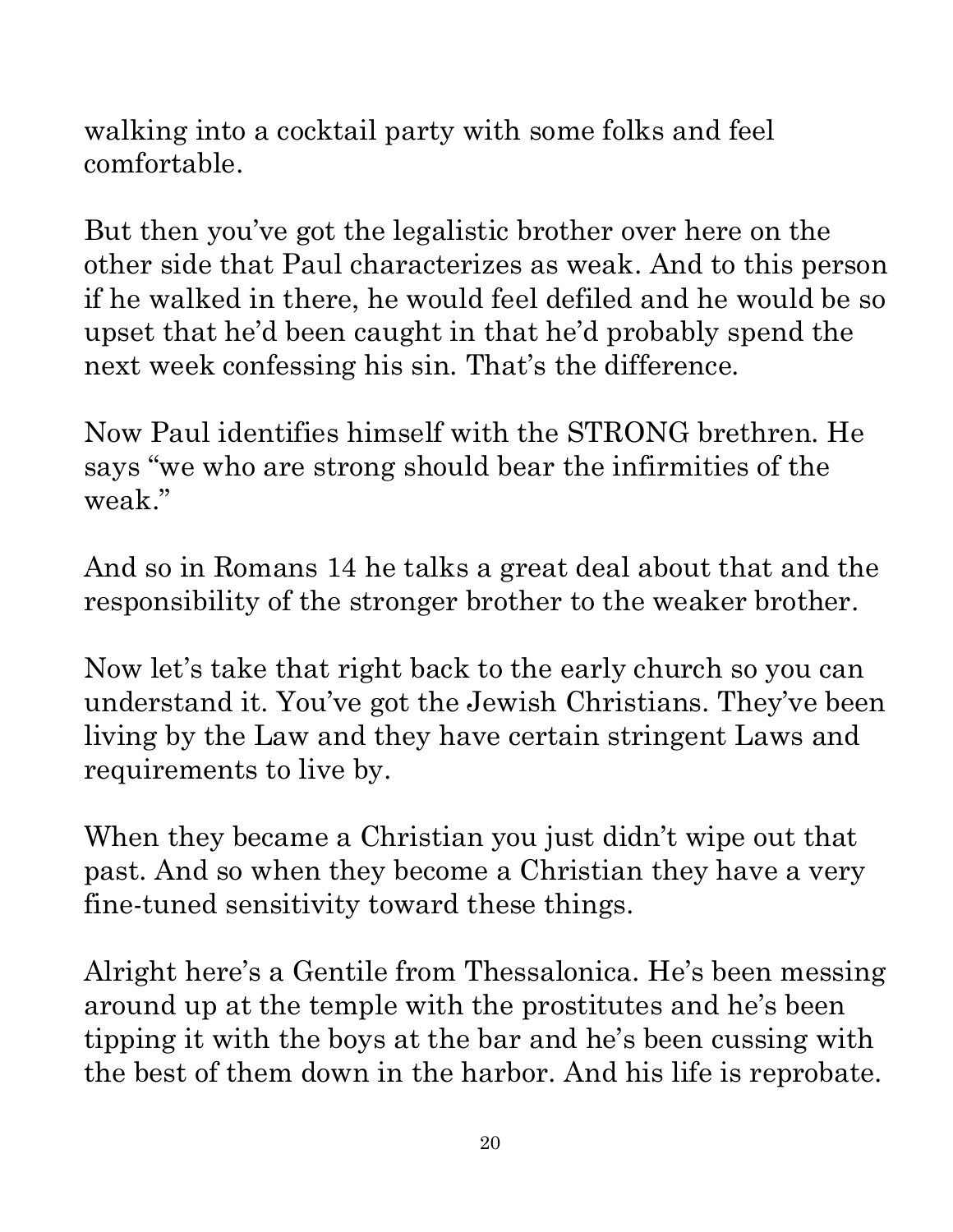He comes into the family of God and he has none of this background. And when he becomes a Christian it's the most wonderful thing in all the world.

It's John Newton singing "Amazing grace, how sweet the sound that saved a wretch like me! I once was lost and now I'm found, was blind but now I see!"

He's just blown away by the grace of God!

But when he's coming into the body of Christ, he doesn't have any of this background. And the Spirit of God has not had time yet to really work in this area of his life.

Now the problem with the weaker brother, he can come over here and he can just stifle the dickens out of this guy by trying to pour all of his legalistic requirements on this guy and it's going to rain on his parade and get him so discouraged he's going to think "What in the world have I got into? I can't have any fun anymore!" And he "PHSSS!" folds up and dies. background. And when he becomes a Christian it's the most<br>wonderful thing in all the world.<br>It's John Newton singing "Amazing grace, how sweet the<br>sound that saved a wretch like me! I once was lost and now<br>I'm found, was

What Paul says is, when you come into the body of Christ you ought to bear with one another. And especially the weaker brother because he's got a very sensitive, tender conscience.

but not all things are expedient because I've a responsibility to  $\frac{1}{2}$ these weaker brethren to be sensitive because if they go ahead and do it, even though they have doubt about it, it makes them sin." And that's serious when you're making a weaker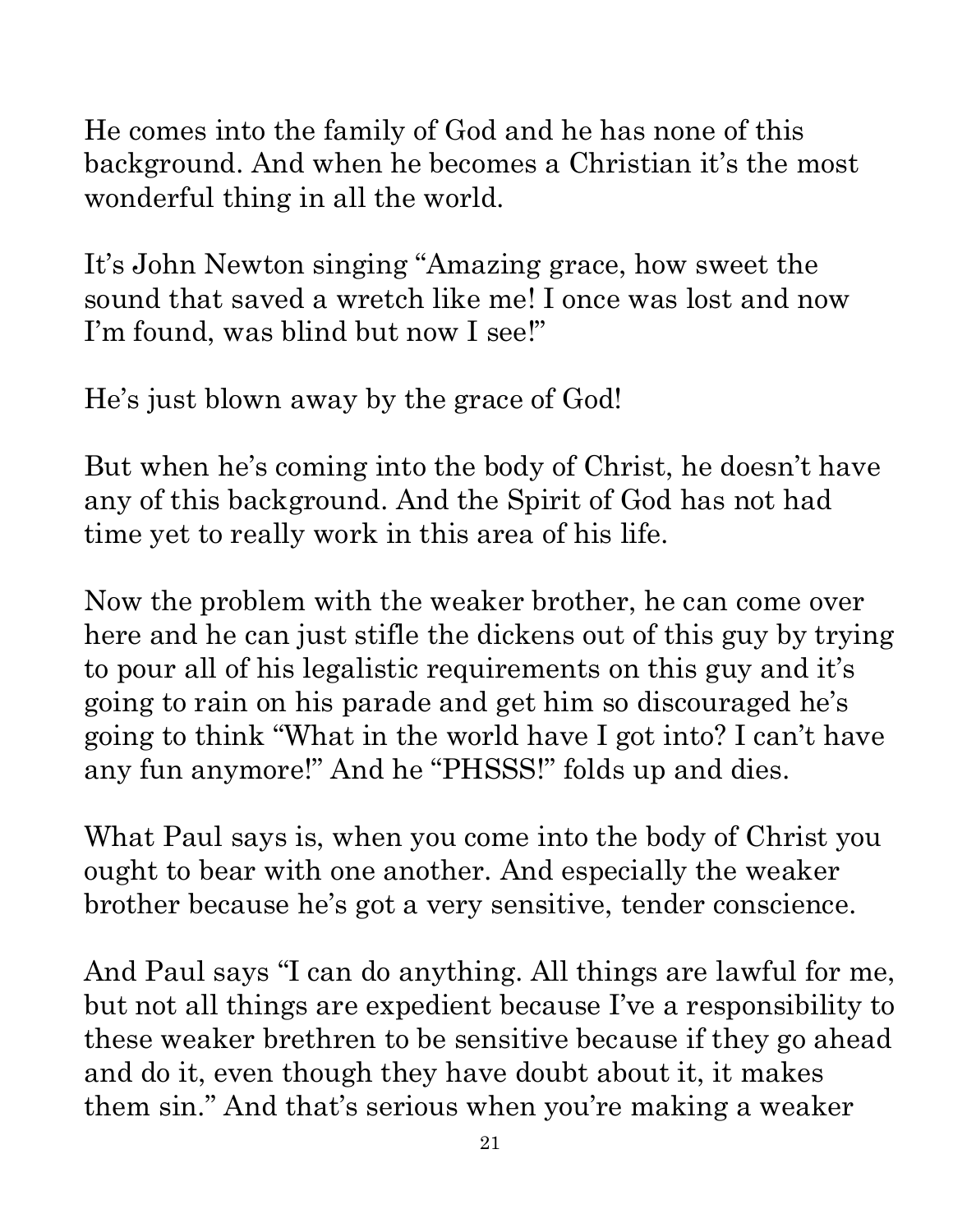brother sin.

So "be paying attention to those who are weak" that have a<br>different orientation when they come into the body of Christ. Now we got a responsibility—Philippians chapter 2—not to look<br>som your own things but also on the th attribute. Any attribute. Any use of material without proper citation is unintentional. Teacher notes have been compiled by Ronnie Marroquin.So "be paying attention to those who are weak" that have a different orientation when they come into the body of Christ. on your own things but also on the things of others and be sensitive to their needs.

Command #12:

"be patient toward all [men]."

That means don't lose your temper. Just endure and be patient.

I always remember Bill Gothard's little pin:

"Please be patient, God is not finished with me yet." (source unknown)

We all come on different tracks. We're all at different levels. God help us rather than be critical, to be patient.

I love the way Phillips translates:

1 Corinthians 13:4

This love of which I speak is slow to lose patience. It looks for a way of being constructive. It is not possessive. It is neither anxious to impress nor does it cherish inflated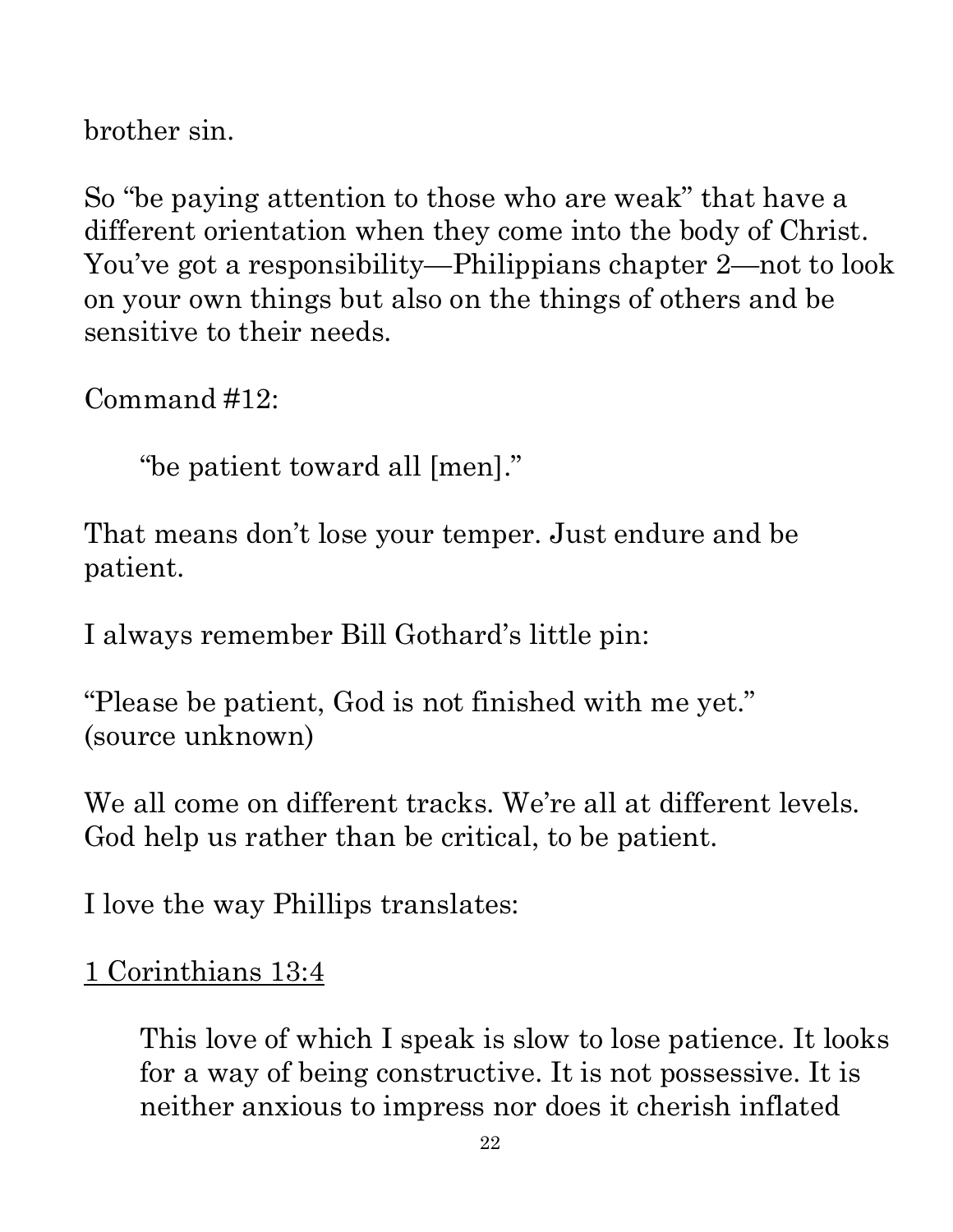ideas of its own importance.

Verse 15.

## attribute. Any use of **v. 15 Be seeing to it that no one gives back evil for evil to anyone, but always be pursuing the good for one another and for all.**

"Be seeing to it that no one gives back evil for evil to anyone, but always be pursuing the good for one another and for all."

Command #13:

"Be seeing to it that no one gives back evil for evil to anyone."

Listen to this, what he says here:

Romans 12:19-21 (Phillips translation)

Never take vengeance into your own hands, my dear friends, stand back and let God punish if He will, for it is written, "Vengeance belongeth unto Me, I will recompense," and these are God's words. "If thine enemy hunger, feed him, if he thirsts, give him to drink; for in  $\mathrm{so}^{\scriptscriptstyle\overline{\mathrm{s}}}$ doing thou shalt heap coals of fire upon his head." Do not allow yourself to be overpowered with evil, take the offensive, overpower evil by good.

You know one of the things I think you need to realize that by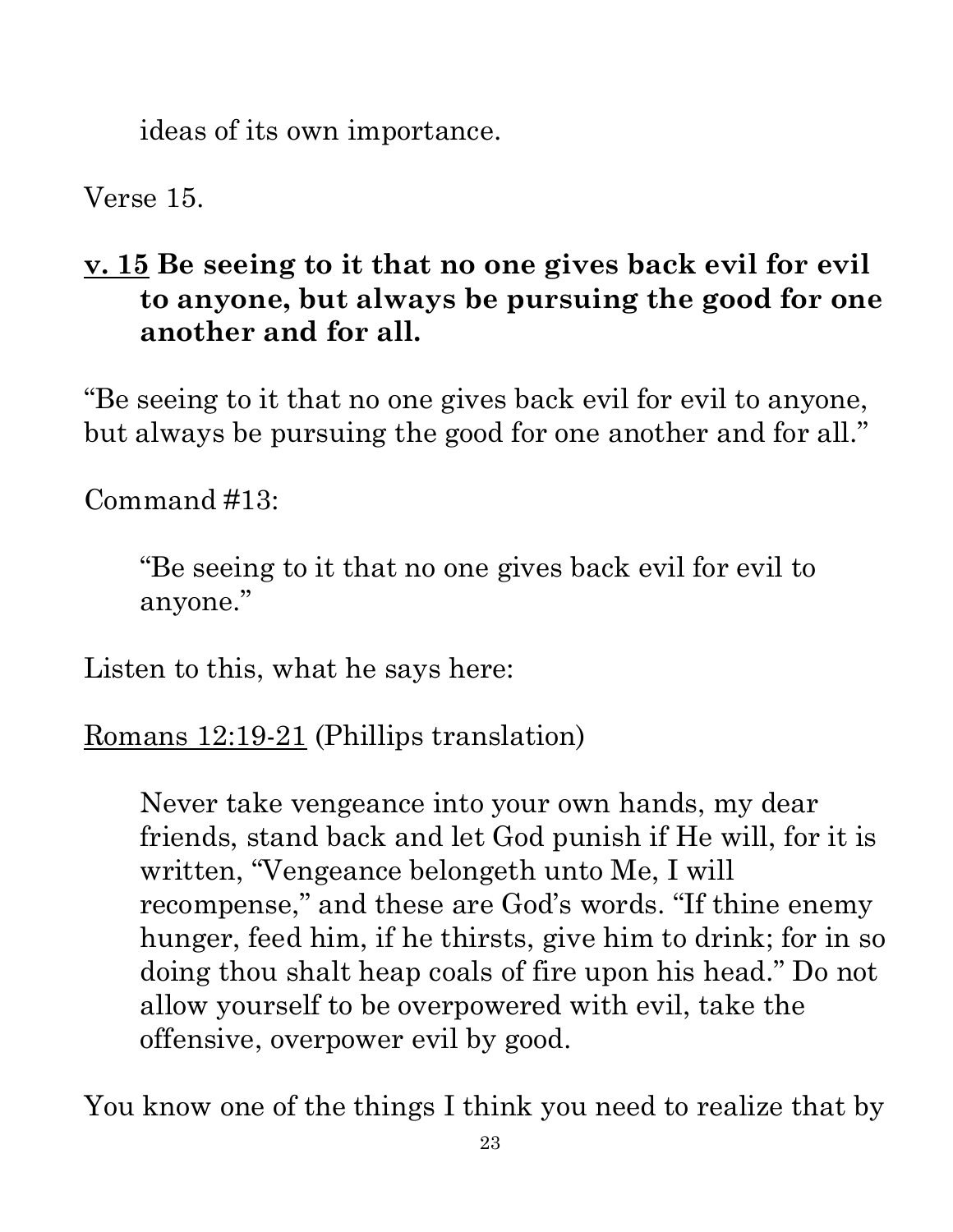human nature we always want to set the record straight. And when you've got that attitude in your heart and you don't let go of that stuff, it's going to become a root of bitterness— Hebrews chapter 12—that's going to spoil a whole lot of people.

And you need to examine your heart today in regard to that.

First Corinthians 13:5 and 6 says:

## 1 Corinthians 13:5, 6

[Love] does not act unbecomingly; it does not seek its own is not provoked, does not take into account a wrong suffered, does not rejoice in unrighteousness, but rejoices with the truth;

You know, and if you've got those feelings inside and they continue to fester, you're going to spoil an awful lot of people.

I've been working for almost a year with a couple to save their I've been working for announce  $\frac{1}{2}$  and God in His marvelous grace has reached down  $\frac{3}{2}$ and He saved that marriage. It is a beautiful experience to be<br>used by God to help those two get back together again. used by God to help those two get back together again.

But I got a call here not too long ago where the wife wants to call the church of the other person and try to get real call the church of the other person and try to get real<br>judgment taken care of. And I've been working in the situation trying to help in those circumstances. And I just pled. I said "You will reverse everything that has been done if you just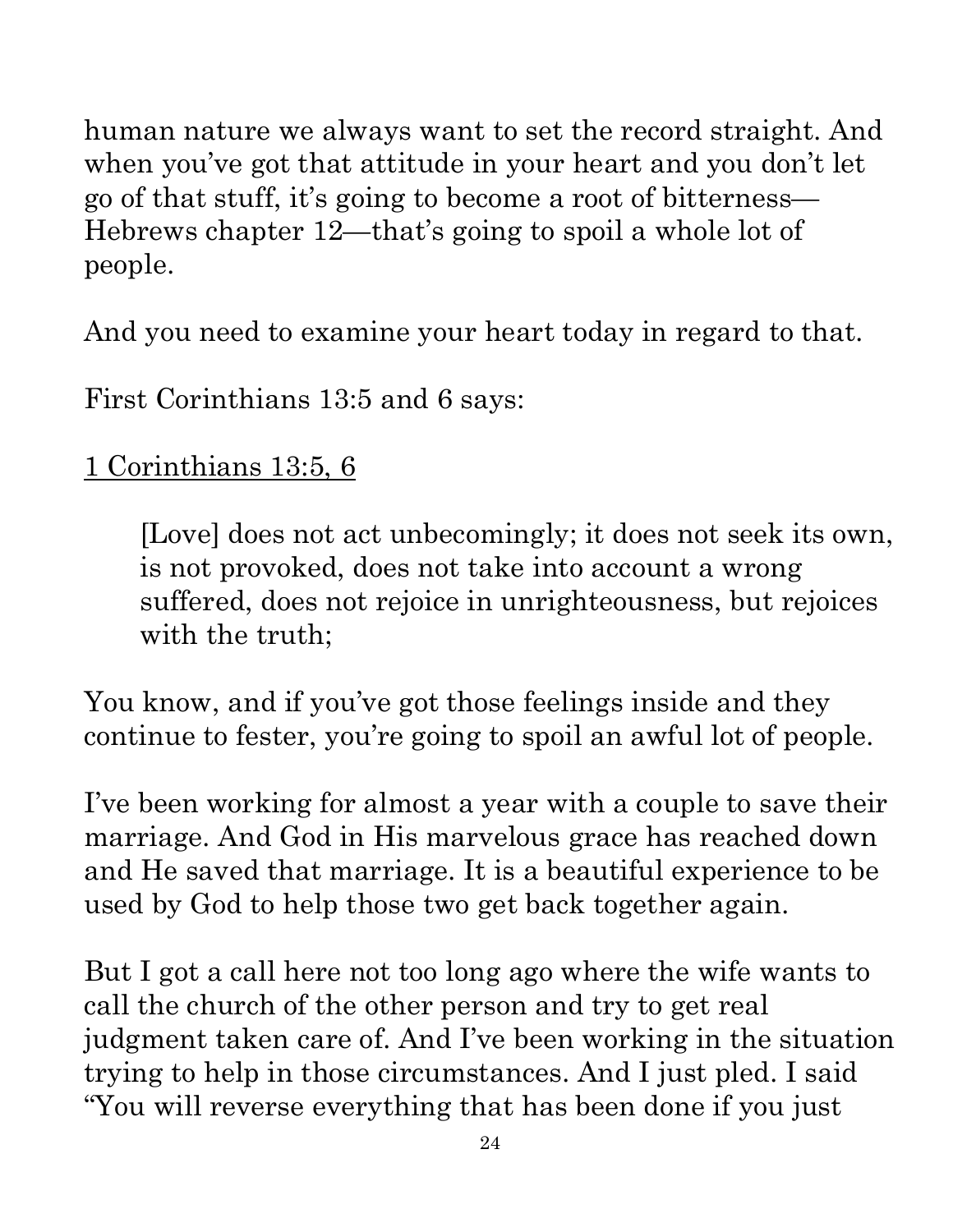cannot forgive and let go."

Satan was trying to throw the wrench in setting the record straight.

Please, it isn't worth it. You'll never get it straight before you get to Glory anyway. And the best thing to do is to get rid of it.

I read Aeschliman's book *Cages of Pain*. He says:

(*Cages of Pain* by Gordon Aeschliman)

Bitterness is the deadly virus of the soul.

We have had victory after victory after victory. It was just like<br>Satan was trying to throw the wrench in setting the record<br>straight.<br>
Please, it isn't worth it. You'll never get it straight before you<br>get to Glory anywa attribute. Any use of material without proper citation is unintentional. Teacher notes have been compiled by Ronnie Marroquin.: proper citation is unintentional. I eacher notes It enters our system through the betrayal of others and then is left to accomplish its destructive work long after the violator has moved out of our immediate life. It is in this regard the cruelest of all pain, because it is effective to remind us each moment of our waking hours that we are the worthless playground of others' exploits, and it lingers to destroy us bit by bit—rather than with the swift and decisive swoosh of the guillotine.

First the emotions are ravaged, then the energy is drained, next the hatred mounts, and the soul is poisoned by its need for revenge. Finally the spirit is suffocated: Bitterness  $|$ has achieved its master's work. p. 87

J. W. Moore in his book *Yes, Lord, I Have Sinned*, but I've got a lot of excellent excuses said: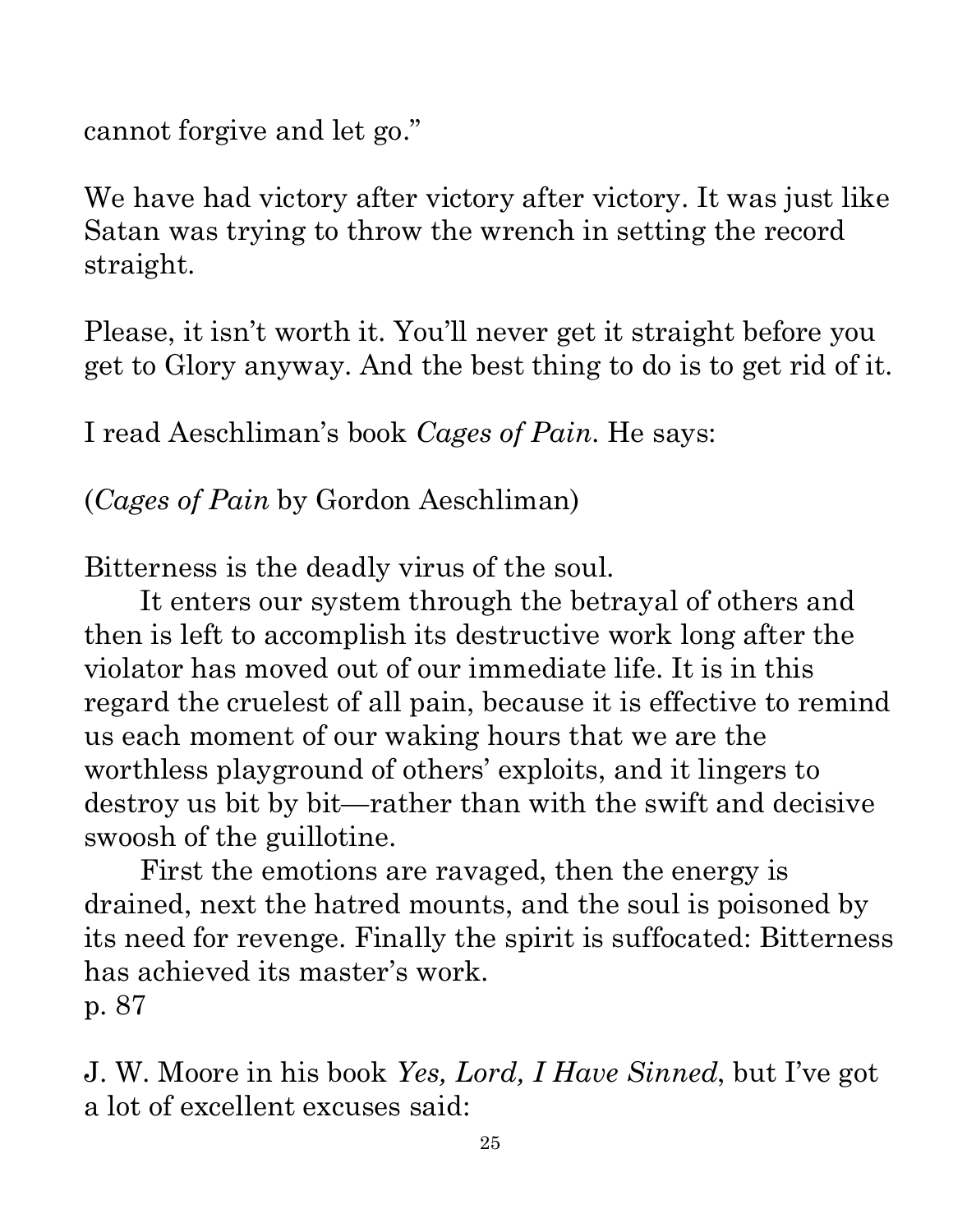attribute. Any

(*Yes, Lord, I Have Sinned, But I Have Several Excellent Excuses* by James W. Moore)

Remember how Archie Bunker put it: "What's wrong with story about two little boys who got into a fight on the schoolground. When the teacher went out to break it up, one little boy said, "He started it when he hit me back!" p. 16 attribute. Any use of material without proper citation is unintentional. Teacher notes have been compiled by Ronnie Marroquin.

You know I mean, that's really the beginning.

Then he goes on and he says this, and I thought this gives you a real good illustration of what's going on:

(*Yes, Lord, I Have Sinned, But I Have Several Excellent Excuses* by James W. Moore)

(*res, Lord, I Have Sinned, But I Have Seceral Excellent*<br>
Excuses by Jamcs W. Moore)<br>
Remember how Archie Bunker put it: "What's wrong with<br>
story about two little boys who got into a fight on the<br>
story about two little Some years ago, our family went away for a short trip. We were gone for only three days, but while we were out of town, the electricity went off. We had a turkey in the freezer section of our refrigerator, and when we returned and opened the door into the kitchen, we knew immediately what had happened. That turkey had spoiled, and the horrible odor had permeated everything. We had to throw away everything in the refrigerator—even the ice-cube trays. The stench of that spoiled turkey saturated everything.

I thought to myself, resentment is like that in our souls. It literally permeates the spirit and poisons the soul.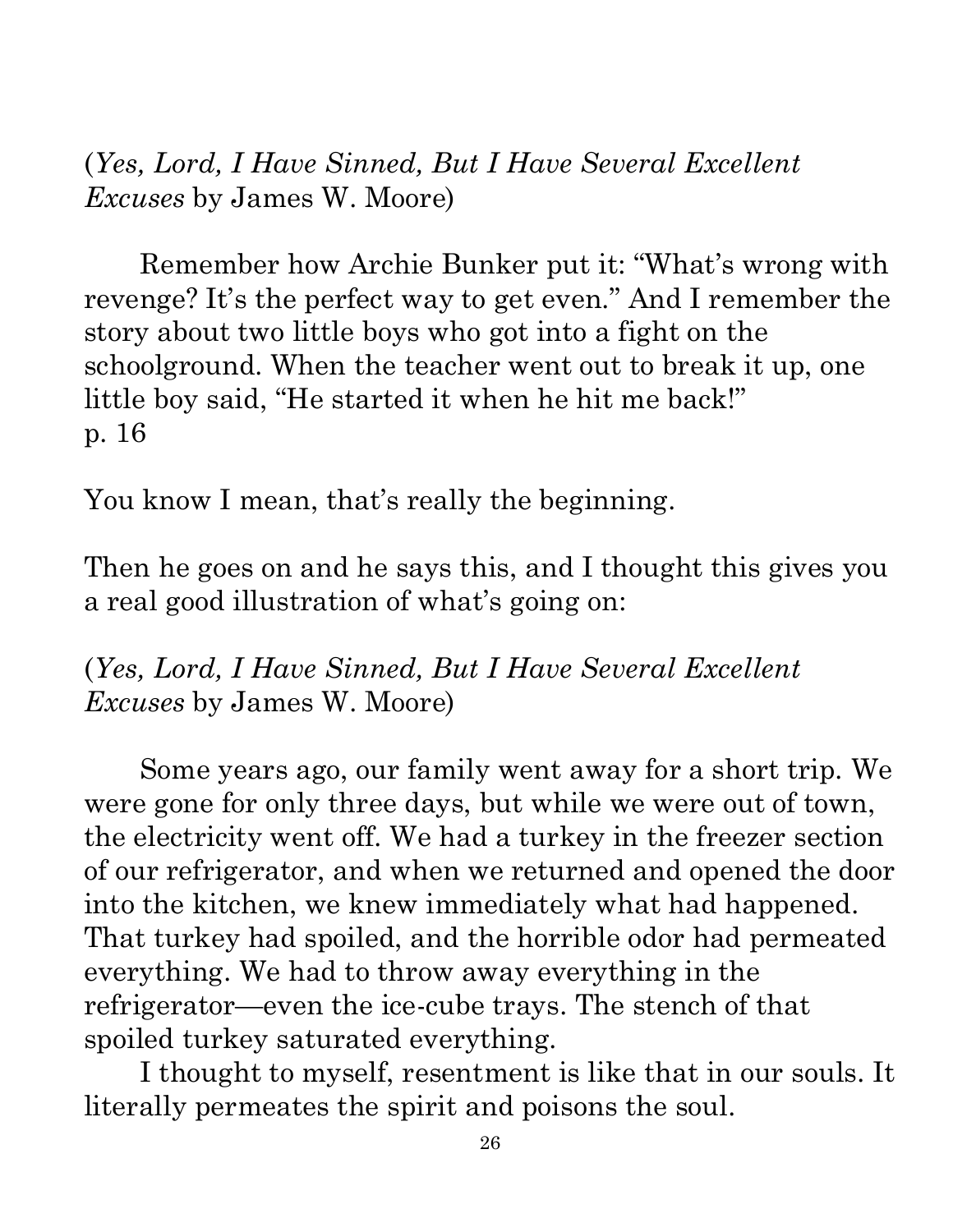p. 59

Have you ever wondered why some people are so short? And why they are so quick like that? It's almost like they're under  $\mathbb{R}^3$ control of a bitter spirit. And they just can't function with a freedom of love and goodness and sensitivity and kindness.

Nobody was better at giving sharp remarks and cutting peopl $\bar{\bar{e}}$ down than Winston Churchill. And he certainly had no love affair with Lady Astor.

(Simple Faith by Charles R. Swindoll)

Actually, the feeling was mutual. It's reported that on one occasion she found the great statesman rather obviously inebriated in a hotel elevator. With cutting disgust she snipped, "Sir Winston, you are drunk!" to which he replied, "M'lady, you are *ugly*. And tomorrow I will be sober." pp. 101-2

Strong stuff.

You know Lewis Smedes has written a whole bunch of books and you need to read *Forgive and Forget* or *Hitting For the Hurts that We Don't Deserve* if you haven't read anything that deals with getting rid of this stuff that is your life. And then Have you ever wondered why some people are so short? And<br>why they are so quick like that? It's almost like they're under?<br>control of a bitter spirit. And they just can't function with a<br>freedom of love and goodness and sen that talks about forgiveness.

But listen to Lewis Smedes here: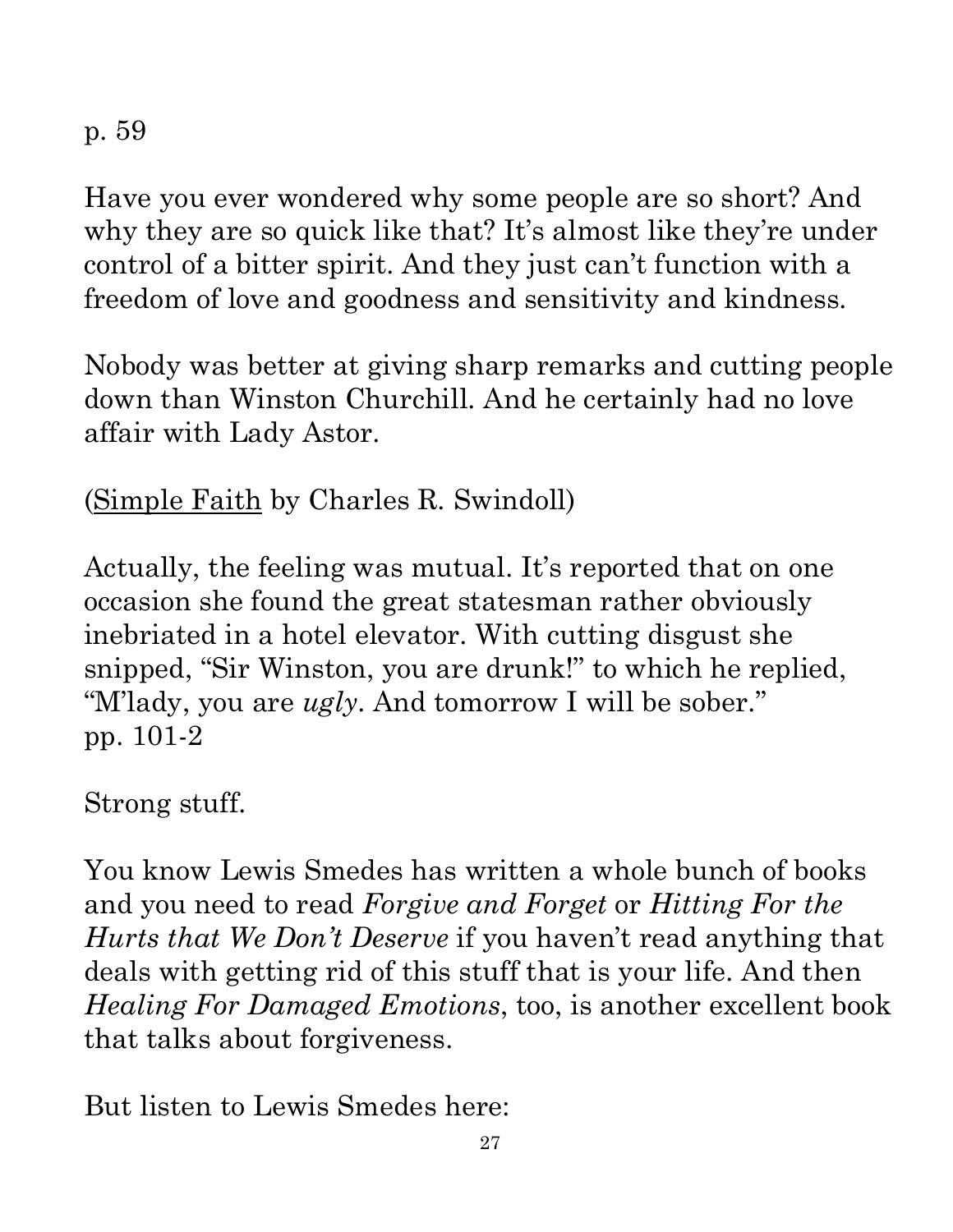(*A Pretty Good Person: What It Takes to Live with Courage, Gratitude and Integrity* by Lewis B. Smedes)

Why do we hang on to it? For one reason, nothing on earth makes us feel more virtuous than remembered wrongs. Or gives us such perverse pleasure. Homer, the ancient Greek poet, noticed how it "rises within our soul and becomes in our $\vert$ madness a thing more sweet than the dripping of honey." Hate is the soul's cocaine; it gives us a sweet high, but sooner or later it brings us low.

p. 106

And yet William Walton said:

"To carry a grudge is like being stung to death by one bee at  $a_{\overline{z}}$ time."

(source unknown)

And to allow that stuff to go on is going to destroy your happiness and your orientation.

Command #14:

"be pursuing the good for one another and for all."

I don't have to explain that.

Philippians 2:3 and 4 are good.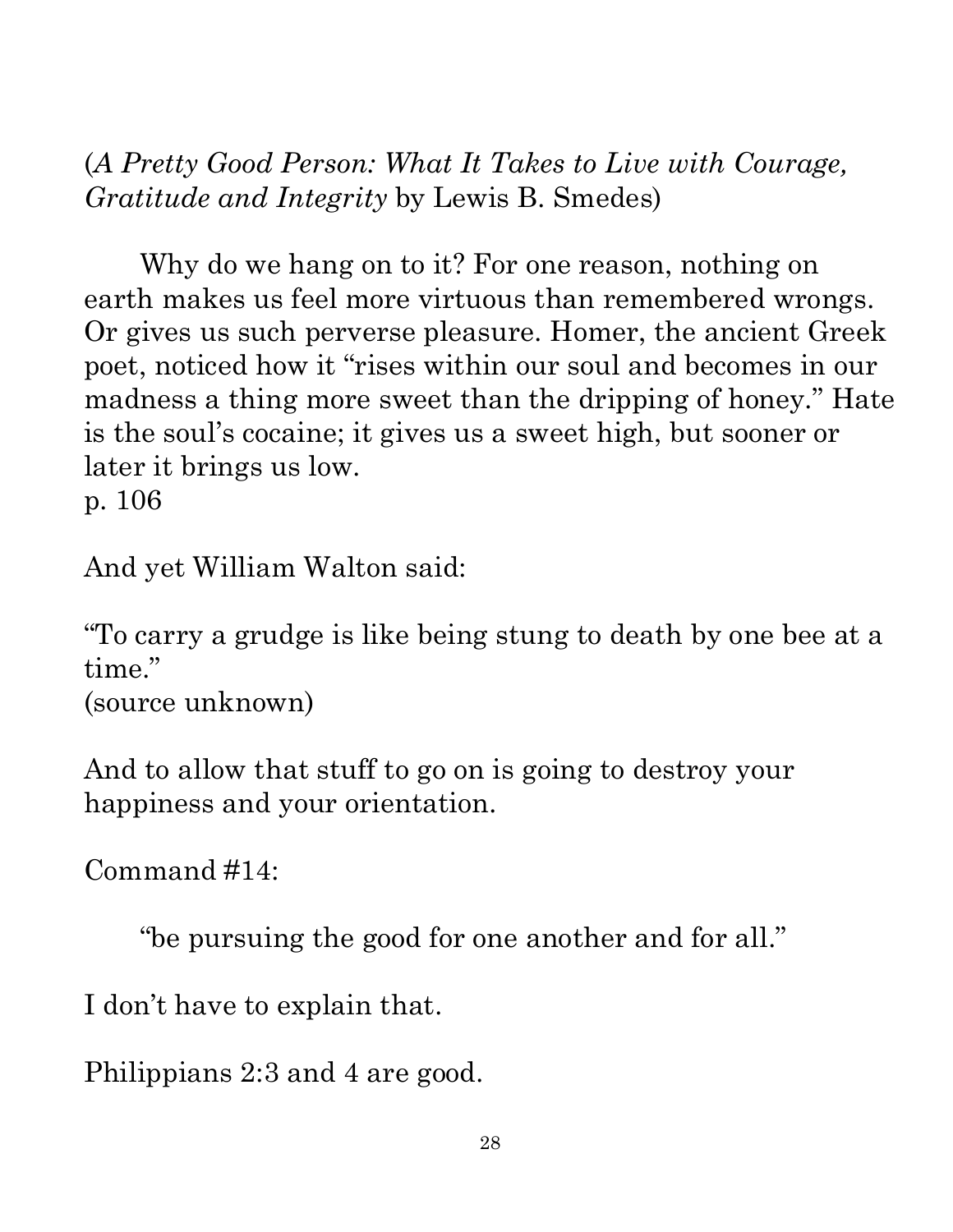paraphrased and summarized material from a attribute. Any use of material without proper citation is unintentional. Teacher notes have been compiled by Ronnie Marroquin.Quotations particularly reside within the realm of fair use. It is the nature of teacher notes to contain references that may prove difficult to accurately paraphrased and summarized material from a variety of sources, all of which have been appropriately credited to the best of our ability. Copyright © 2020 by Bible Teaching Resources by Don Anderson Ministries. The author's teacher notes incorporate quoted Copyright © 2020 by Bible Teaching Resources by Don Anderson Ministries. The author's teacher notes incorporate quoted, variety of sources, , all of which have been appropriately credited to the best of our ability

Do you have enough sensitivity in your heart to do things for others when it's going to cost you something?

others when it's going to cost you something?<br>Well listen to what Kent Hughes says about this "pursing the  $\frac{1}{2}$ good of one another and for all." I thought this was so good.

(*Disciplines of a Godly Man* by R. Kent Hughes)

Along with this, the [he calls it] discipline of deference must be carefully practiced [by the disciplined man]. Many men never forego a planned pleasure for the sake of their wives. [Quit preaching and gone to meddlin'] For some men, golf is synonymous to Dante's *Paradiso*, but the entrance to a department store is like the gates of Dante's Hell, bearing the inscription: "Abandon all hope all ye who enter here." But if inscription: "Abandon all hope all ye who enter here." But if you love your wife, there must be times when you forsake the  $\frac{1}{8}$ <br>heavenly greens because you value her interests and simply  $\frac{1}{8}$ <br>love her.<br>p. 44<br>And heavenly greens because you value her interests and simply love her. others when its going to cost you something?<br>
Well listen to what Kent Hughes says about this "pursing the same good of one another and for all." I thought this was so good.<br>
(Disciplines of a Godly Man by R. Kent Hughes)

p. 44

And then he puts it this way:

(*Disciplines of a Godly Man* by R. Kent Hughes)

Lastly, I must mention the discipline of time and romance. bed during a storm when the funnel of a tornado suddenly lifted the roof right off the house and sucked their bed away with them still in it. The wife began to cry, and the farmer called to her that it was no time to cry. She called back that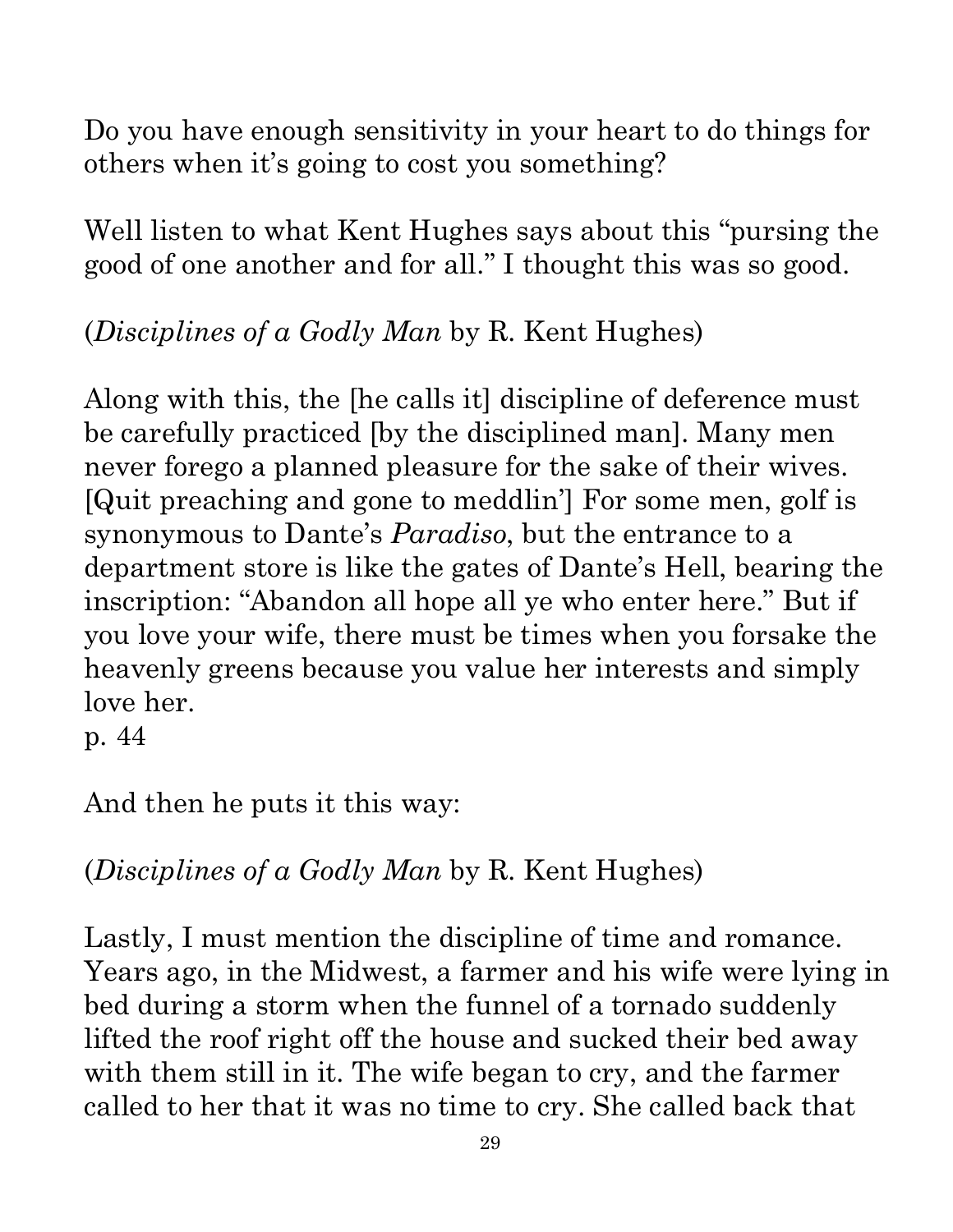she was so happy, she could not help it—it was the first time they had been out together in twenty years! p. 44

Oh tragically true too many times isn't it?

Now the next three verses are just loaded with bear.

I want you to note verses 16, 17 and 18.

This is the trilogy of dynamic Christian living and it's all the PRESENT TENSE. It just makes my flesh turn goosebumps I get so excited about it.

This is PRESENT TENSE stuff.

#### **v. 16 Always be rejoicing;**

Command #15:

"Always be rejoicing;"

Philippians 4:4

Rejoice in the Lord always; and again I will say, rejoice!

Now do you want a little technical thing that you can use on somebody when they ask what the shortest verse in the Bible is?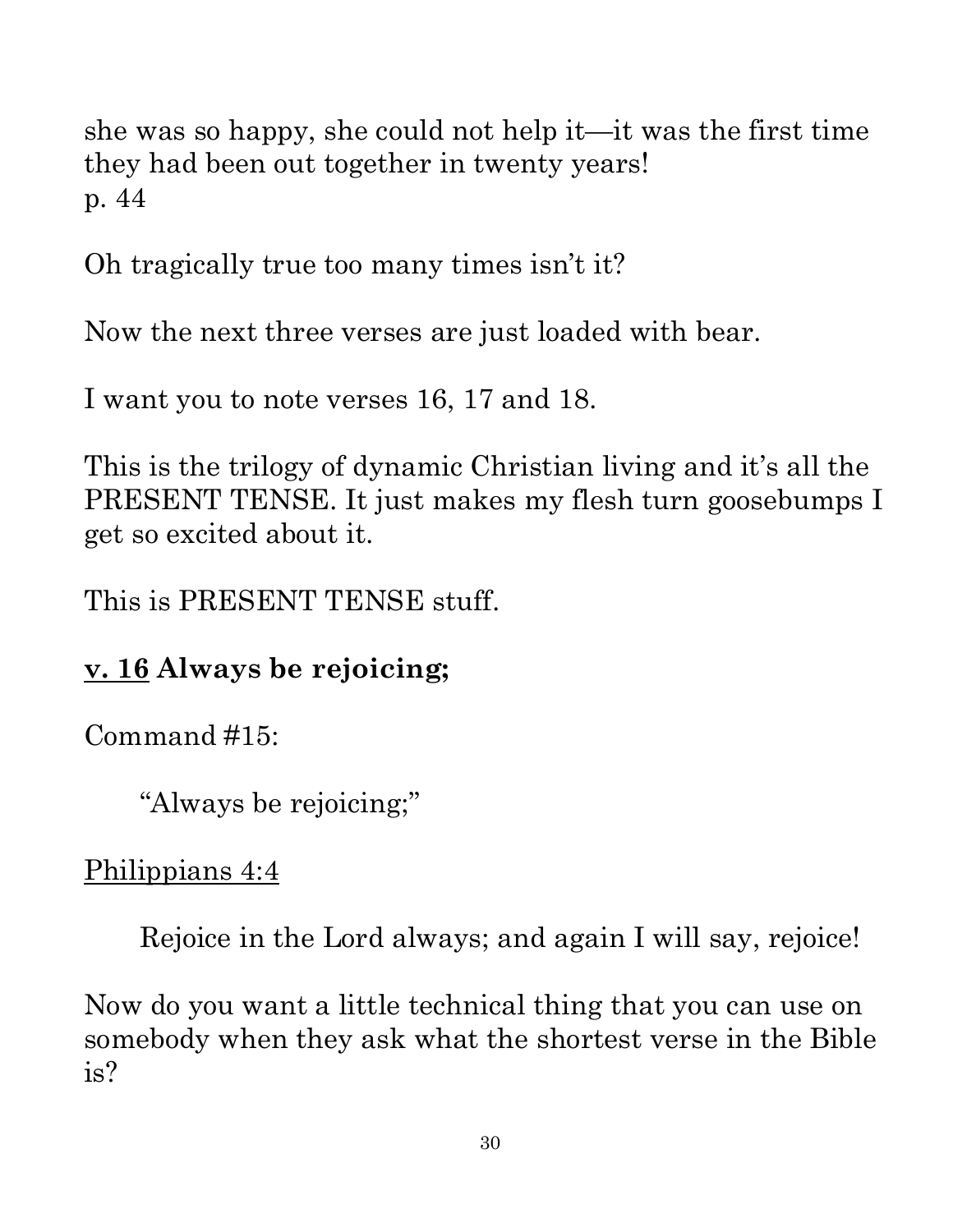When people ask you what the shortest verse in the Bible is, you always say John 11:30: "Jesus wept." Right?

Wrong.

This is the shortest verse in the Bible. It takes less Greek WORD, than it does to put down "Jesus wept."

So next time they do that, you know you can say "Yep! First Thessalonians 5:16 in the Greek text because I'm a real student! Boy!" Woo! You'll score some points right there.

"always be rejoicing;"

How can you do that?

George Mueller gives us the key:

you always say John 11:50: Jesus wept. Fught?<br>
Wrong.<br>
This is the shortest verse in the Bible. It takes less Greek<br>
letters to write "always be rejoicing" because it's all just ONE<br>
WORD, than it does to put down "Jesus w I never allow myself to begin a day without facing before God anything that has left me unhappy or distressed because I want to be before Him always in the spirit of joyfulness. (source unknown)

Dealing with what's gone on before so he can be "rejoicing" in Him.

## **v. 17 unceasingly be praying;**

"unceasingly be praying;"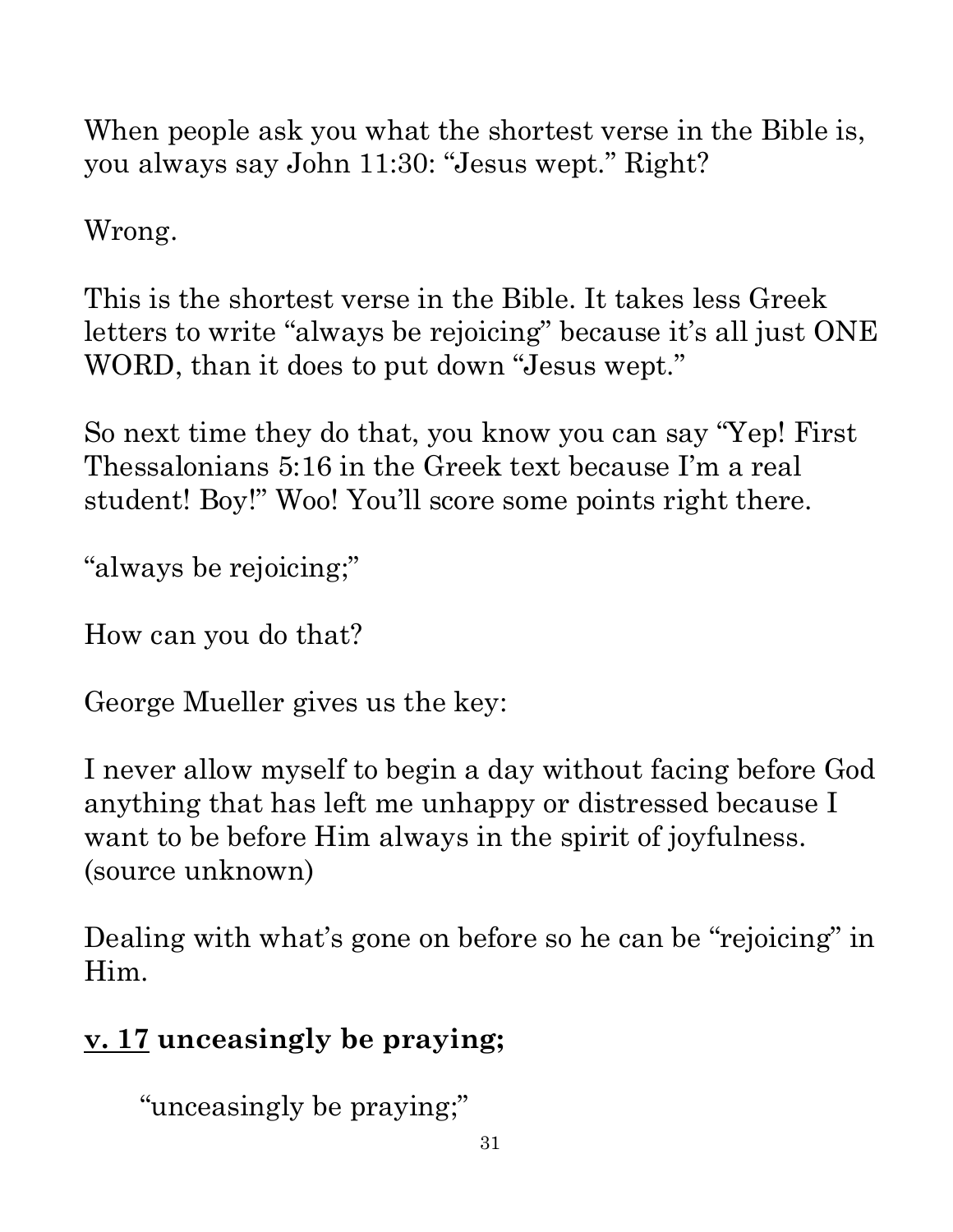paraphrased and summarized material from a variety of sources. attribute. Any use of material without proper citation is unintentional. Teacher notes have been compiled by Ronnie Marroquin.Quotations particularly reside within the realm of fair use. It is the nature of teacher notes to contain references that may prove difficult to accurately paraphrased and summarized material from a variety of sources, all of which have been appropriately credited to the best of our ability. Copyright © 2020 by Bible Teaching Resources by Don Anderson Ministries. The author's teacher notes incorporate quoted Copyright © 2020 by Bible Teaching Resources by Don Anderson Ministries. The author's teacher notes incorporate quoted, , all of which have been appropriately credited to the best of our ability by Ronnie Marroquin.

That's command #16.

And here 1 Thessalonians 3:10 says:

1 Thessalonians 3:10

night and day praying as earnestly as possible that we might see your face and complete what is lacking in your faith?

Continual communion is the key. It doesn't mean that you're on your knees all the time. But if you have a running conversation with the Lord, you have a great joy.

You know it's just like Peter, James and John. They wanted to build three tabernacles and stay on the mountain, you know That s command #16.<br>
And here 1 Thessalonians 3:10 says:<br>
1 Thessalonians 3:10<br>
might and day praying as earnestly as possible that we<br>
might see your face and complete what is lacking in your<br>
faith?<br>
Continual communion inside. We'd like to just stay here. But God is going to move us into the valley of need. But get that communion set up so that you can carry that with you and keep it and be sensitive to that which offends Him and deal with it quickly in your life.

Spurgeon said:

When joy and prayer are married, their firstborn child is gratitude. Long as they live most Christians pray for only while they pray, they live. (source unknown)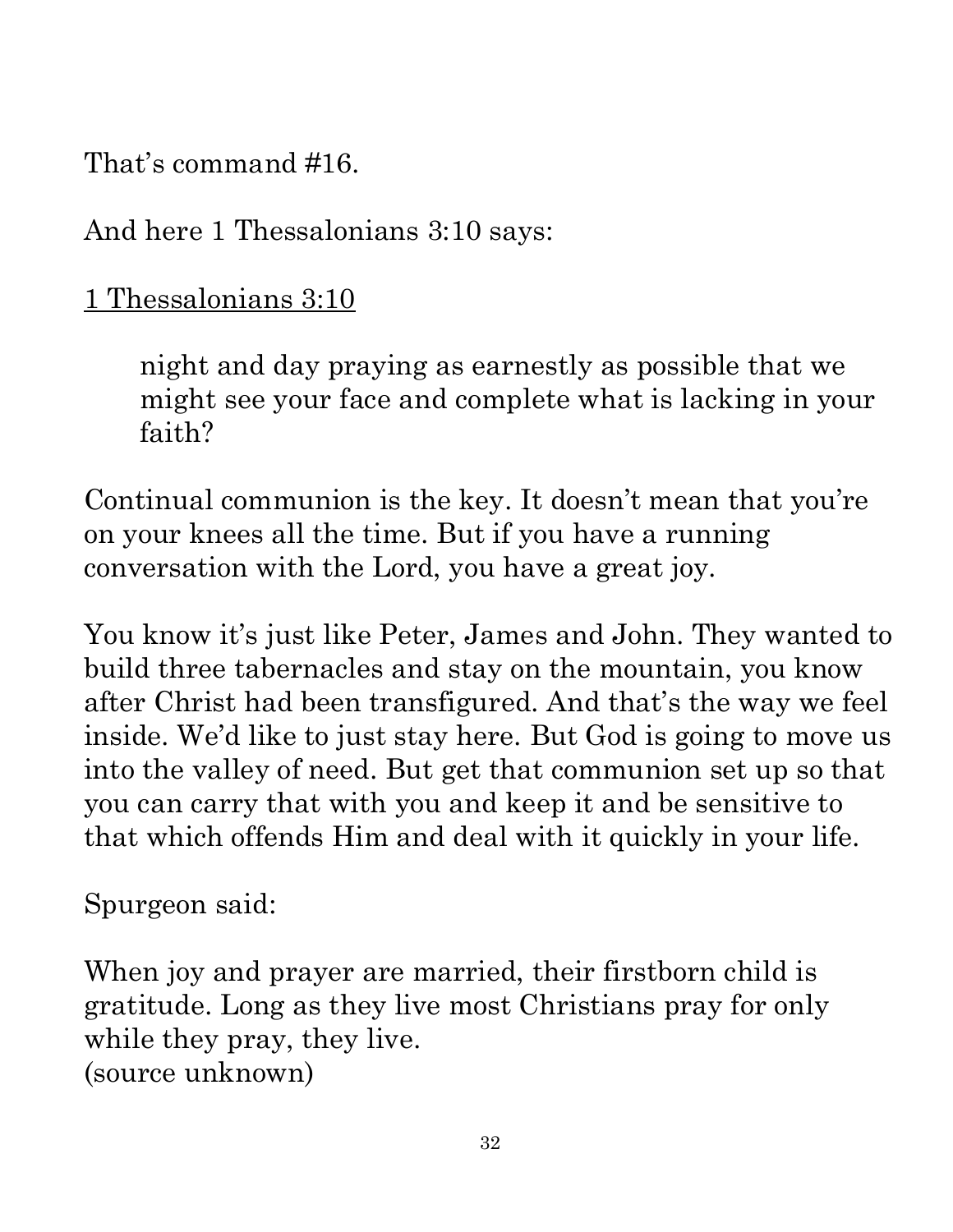That's the word for a hacking cough. You know like when you have a tickle in your throat, you always have the urge to cough. You always ought to have the urge to pray. You ought to always feel inside. You can just stop for a minute while you are at the stop light and you can talk to the Father. And you just lay these things before Him.

Number 18 is such a critical verse and I want to say that the translation of the very first word in the verse is the secret to the whole thing. It is the word "in" NOT "for." **v. 18 in everything be giving thanks; for this is the will** 

# **of God in Christ Jesus for you.**

"in everything give thanks; for this is the will of God in Christ Jesus for you."

It doesn't say "for everything give thanks."

It's almost like some people think they express their spirituality by saying "Praise the Lord! I have cancer."

You know, it's like I've got to rise above what everybody else does to show that I'm spiritual. No!

If God has allowed it—and He's sovereign and we know that and you're in it, it's part of the curriculum to make you more Christlike. So "give thanks" for the tools that He's using to bring about Christlikeness. That's all that's teaching you.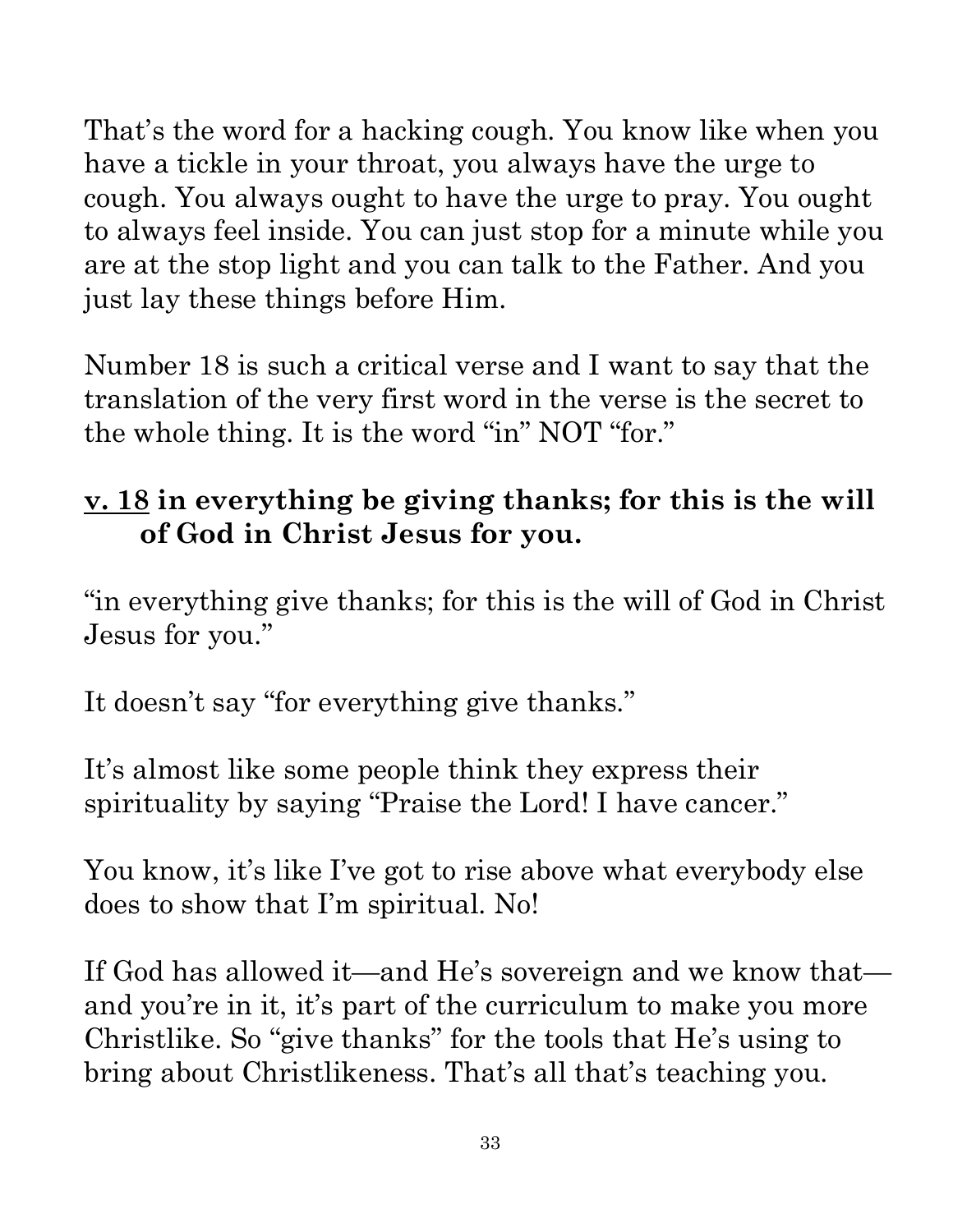And you're supposed to be doing it all the time:

"in everything [PRESENT TENSE] be giving thanks;"

And then he expresses it by a REASON:

"for this is the will of God in Christ Jesus for you."

An unknown poet writes these words:

"Circumstances! How we pet them; how we give them right of way! But the Master never planned that we should fall beneath their sway. Paul made circumstances serve him, made them glorify his Lord; turned each trial into blessing as he boldly preached the Word. 'These things turned to my he boldly preached the Word. These things turned to my<br>
advantage,' this old warrior oft would say. 'For our good they<br>
work together,' though they seem to shroud the day."<br>
(From InfoSearch 3.0)<br>
"IN everything be giving work together,' though they seem to shroud the day."

(From InfoSearch 3.0)

"IN everything be giving thanks."

Now put those three together. Isn't that great?

"always be rejoicing,"

"unceasingly be praying," and

"in everything be giving thanks."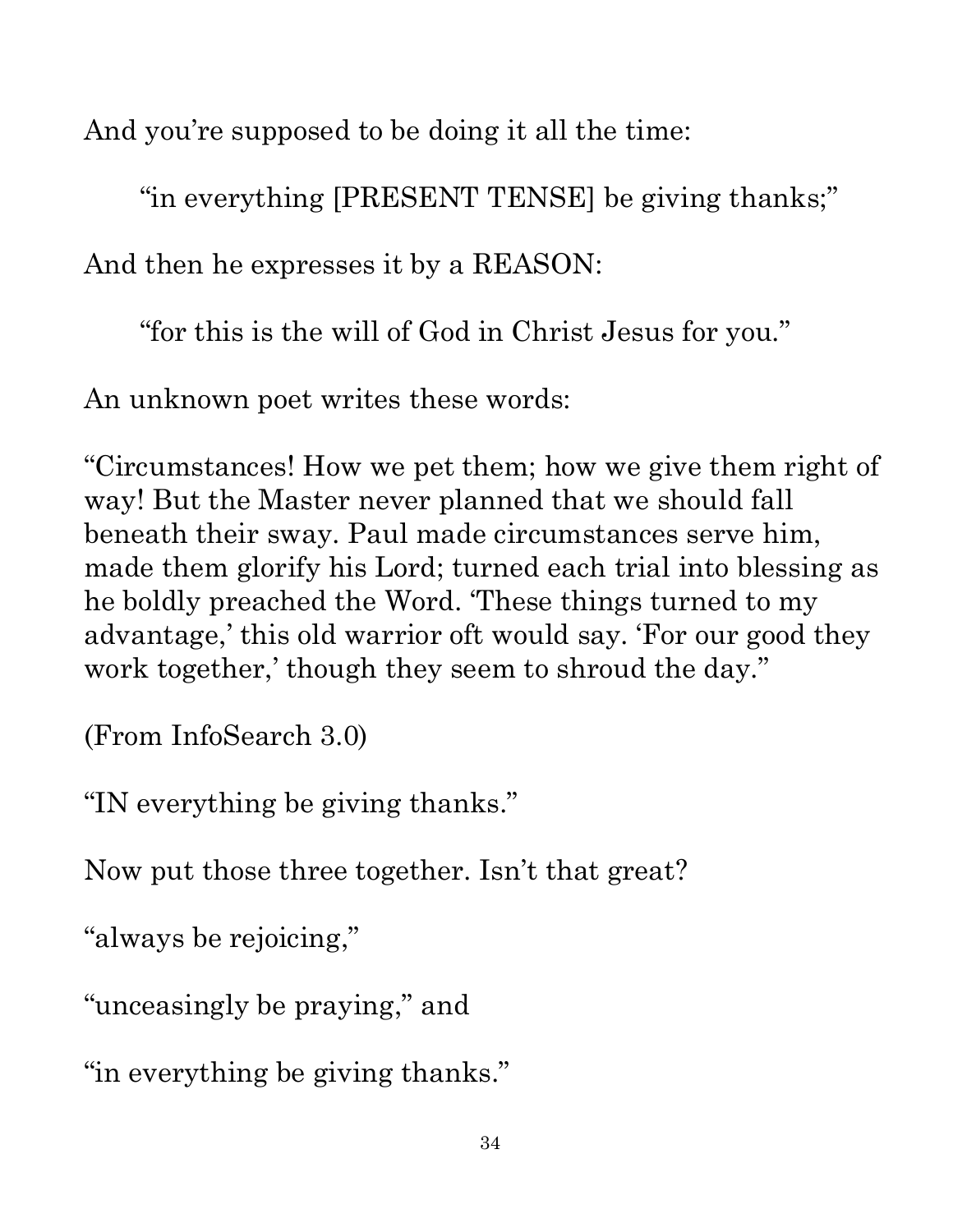A Christian who's got it together is happy, praying and thankful—basically—as you try to summarize those three marks of a real Christian.

we're talking about—this whole attitude of thanksgiving. Listen to these words:

#### Habakkuk 3:17-19

thankful—basically—as you try to summarize those three<br>
marks of a real Christian.<br>
Now, Habakkuk 3:17-19 is a beautiful demonstration of what<br>
we're talking about—this whole attitude of thanksgiving.<br>
Listen to these wor Though the fig tree does not bud and there are no grapes on the vines, the olive crop all fails and the fields produce no food, though there are no sheep in the pen and no cattle in the stalls, yet I will rejoice in the Lord, I will be joyful in God my Savior. [And then listen to this] The Sovereign Lord is my strength; he makes my feet like the hinds feet, He enables me to go on to the heights.

That's the end of that wonderful book where Habakkuk is fighting against God's permission and God's plan and all of a sudden, he comes to the realization "I've just got to give thanks where I am, no matter what, trusting God to work."

Verse 19.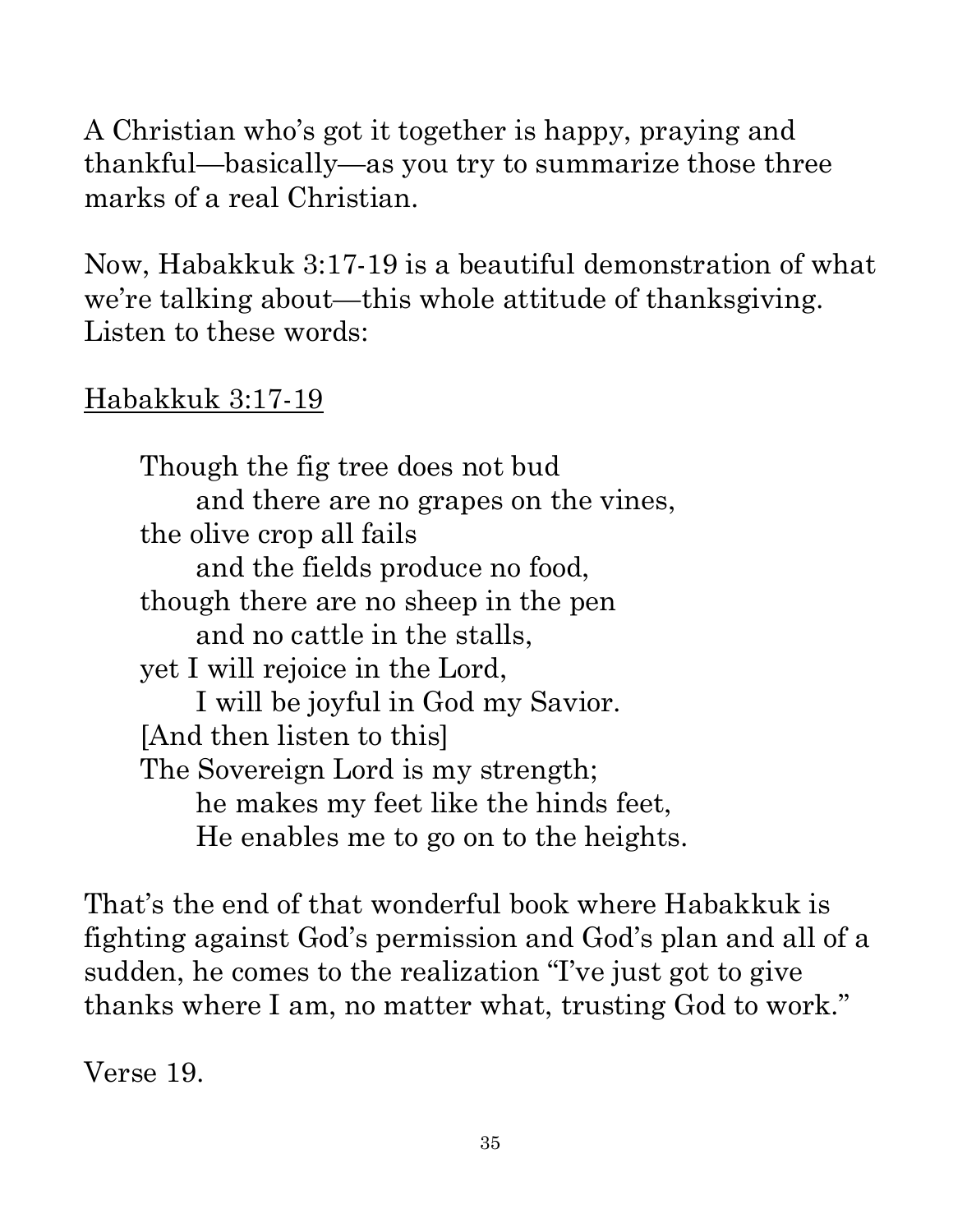attribute. Any

#### **v. 19 Stop stifling the Spirit;**

"Stop stifling the Spirit;"

In other words, don't' quench the Spirit. Don't put out the fire of the Spirit. Don't throw water on the Spirit as He's working in your life. Be free. attribute. Any use of material without proper citation is unintentional. Teacher notes have been compiled by Ronnie Marroquin.

Now you can do THREE THINGS to the Holy Spirit.

1. If you're not a Christian, you can RESIST the Holy Spiriter

And that's Acts 7:51. Stephen said to those guys just before here died: "You always resist the Holy Spirit." died: "You always resist the Holy Spirit."

2. Or you could be sitting here GRIEVING the Holy Spirit— Ephesians 4:30—by sin in your life. He is the Holy Spirit.

And thirdly:

3. You can be QUENCHING the Holy Spirit.

You can stifle His work.

I think one of the most graphic illustrations of stifling the Spirit is when Paul was talking to Felix and Drusilla in Acts 24:24. Listen to these words:

Acts 24:24, 25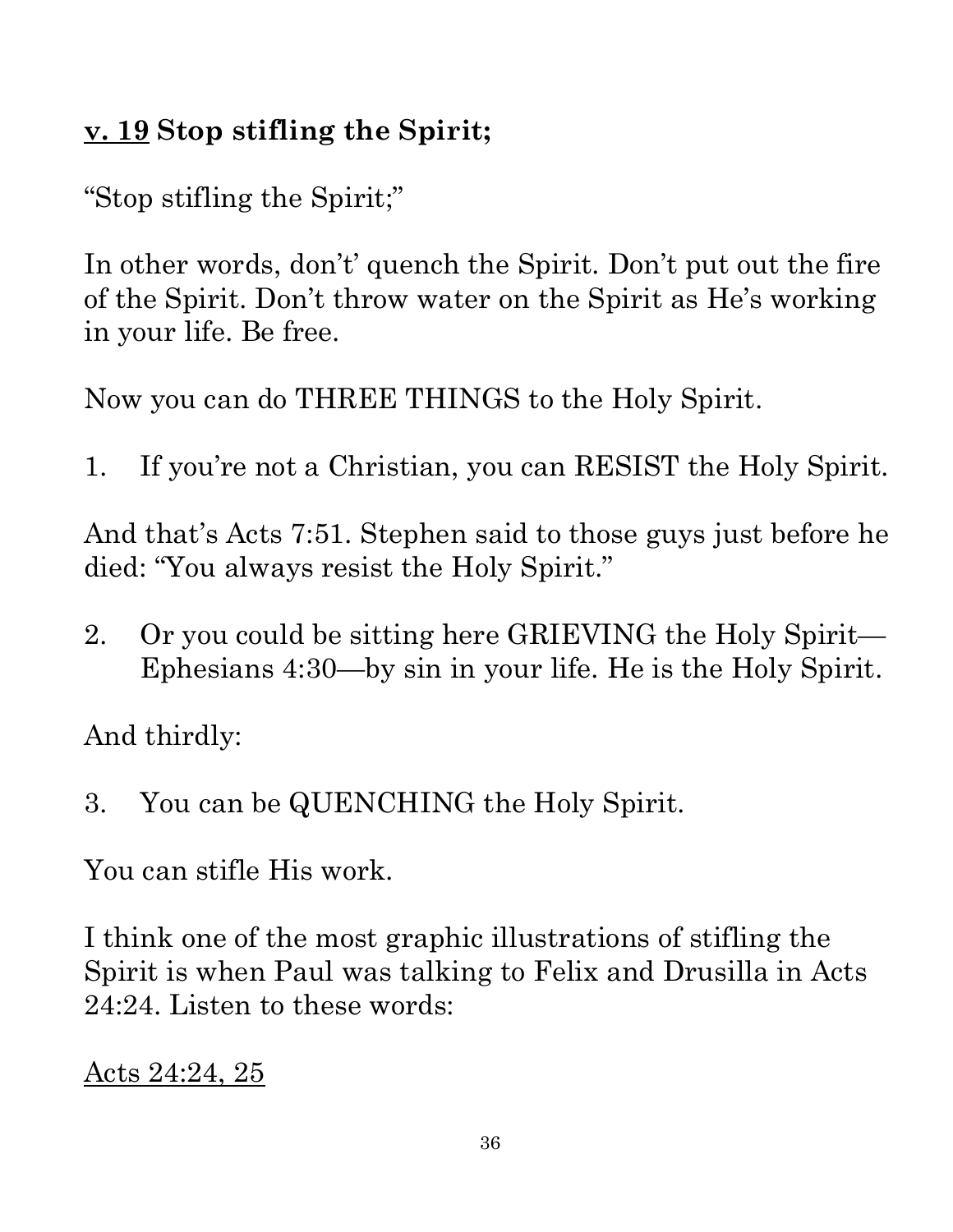Felix arrived with Drusilla, his wife who was a Jewess, and sent for Paul, and heard him speak about faith in Christ Jesus. And as he was discussing righteousness, self-control and the judgment to come, Felix became frightened and said, "Go away for the present, and when  $\mathbb I$ find time, I'm going to summon you."

In other words, he started getting shaky a little bit. When the Word started hitting him and he knew he was going to be judged for his life and made accountable, and as a result of that he said "just get away!"

Stifling the ministry of the Spirit of God within our lives.

How else do we stifle the Holy Spirit?

Some Christians stifle the Holy Spirit by the fact that they could never laugh. They just don't think that laughter is sacred. And that when Christians laugh, it's almost like they're living in the flesh.

Now Barbara Johnson doesn't believe that. She says:

(*Splashes of Joy in the Cesspools of Life* by Barbara Johnson)

OUR FIVE SENSES ARE INCOMPLETE WITHOUT THE SIXTY—A SENSE OF HUMOR. p. 109

And then she says this—you poor ladies. Wait till you hear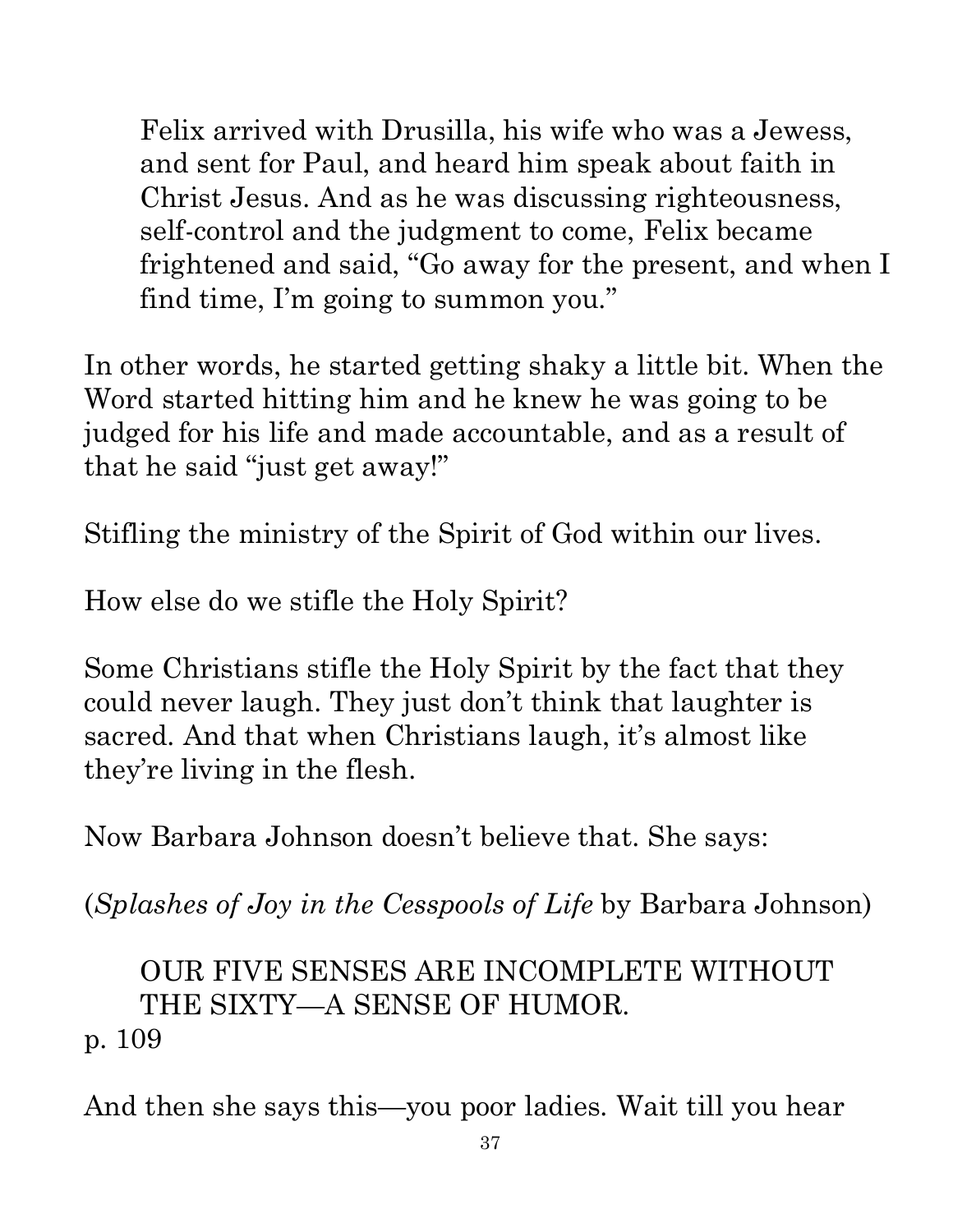this:

(*Splashes of Joy in the Cesspools of Life* by Barbara Johnson)

#### HAPPY IS THE WOMAN WHO CAN LAUGH AT HERSELF; SHE WILL NEVER CEASE TO BE AMUSED. p. 110

[Oh man, what a deal.]

I believe that if we can divide our problems into those that can be solved quickly and those that cannot, we will have come a long way toward relaxing when confronted with things come a long way toward relaxing when confronted with things that we cannot change. Humor is God's weapon against worry, anxiety, and fear. Remember that:<br>
FEAR IS THE DARKROOM WHERE NEGATIVES ARE DEVELOPED.<br>
p. 110<br>
There anxiety, and fear. Remember that:

FEAR IS THE DARKROOM WHERE NEGATIVES ARE DEVELOPED. p. 110

There are many reasons to laugh, so go ahead. Since it takes forty-three muscles to frown but only seventeen muscles to smile, why not conserve energy? Keep this in mind:

#### AN OPTIMIST LAUGHS TO FORGET; THE PESSIMIST FORGETS TO LAUGH. p. 111

Don't stifle the Spirit.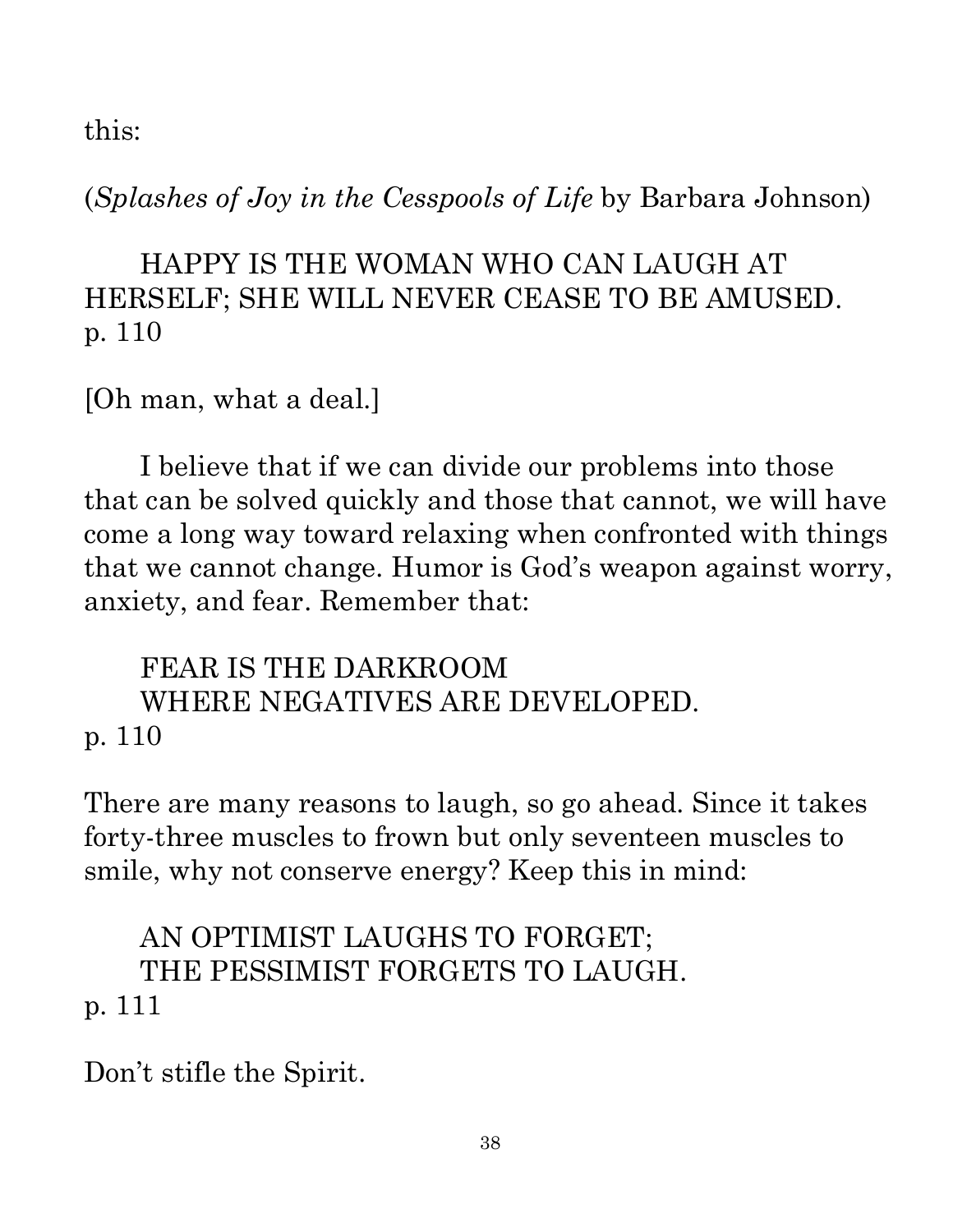Verse 20.

### **v. 20 stop rejecting with contempt prophesyings.**

"stop rejecting with contempt prophesyings."

That's Command #17.

During those days, the Word of God wasn't complete. And a man could stand up and be speaking the message of God to the congregation. They're saying don't reject that!

Now we don't have that today. The Book is complete. There's nobody prophesying. The prophets are done. The divine revelation is complete. Now we only expound the truth of the Word of God.

I'll hasten on and end because I realize you've already finished listening.

Verse 21.

#### **v. 21 But be putting all things to the test, and holding fast the good;**

"But be putting all things to the test, and holding fast to the good;"

Command #18: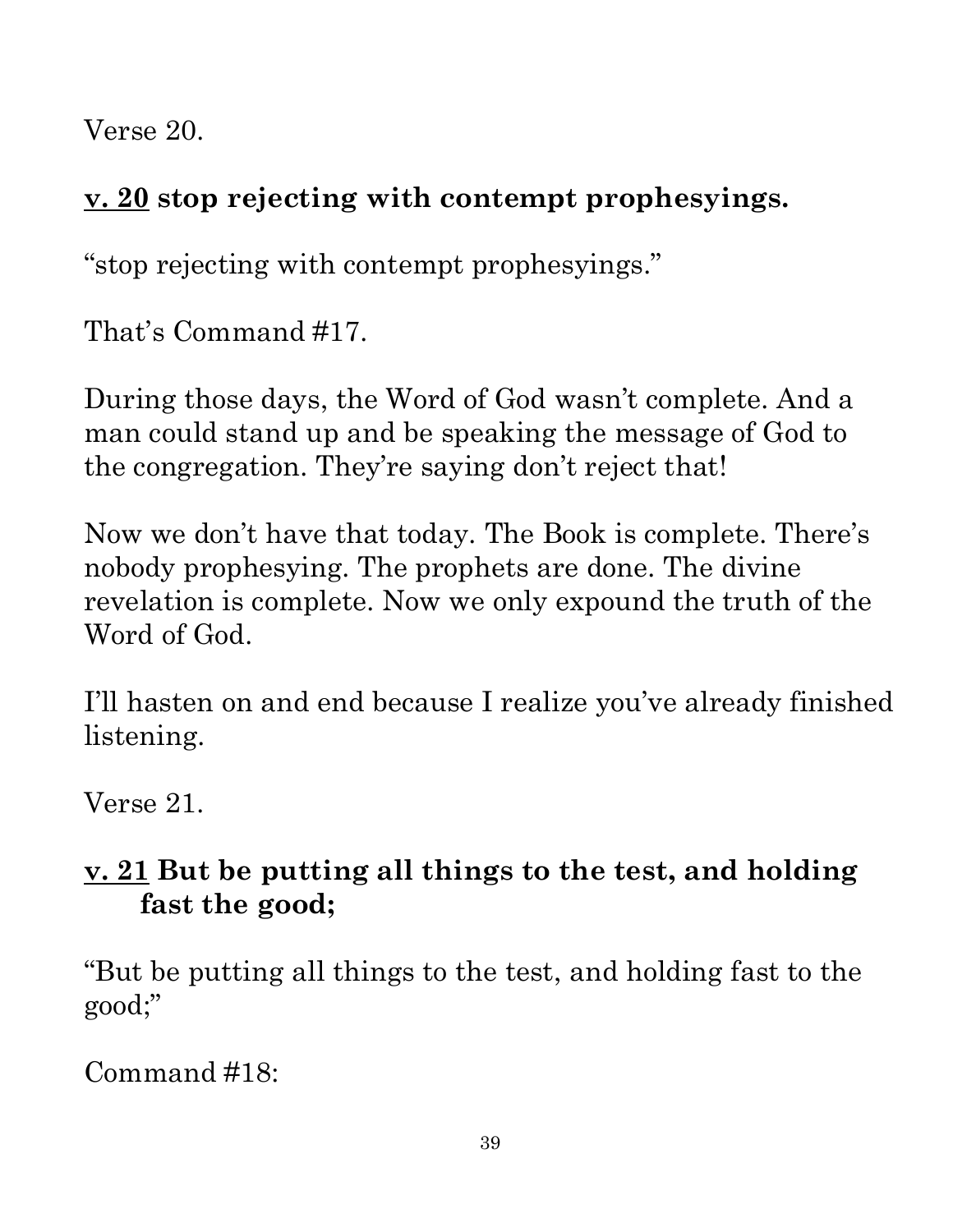"But be putting all things to the test," That's because, like Acts 17:11, the Bereans were searching the Scriptures to see if these things were so.

#### 1 John 4:1

Beloved, believe not every spirit, but test the spirits …

Be careful.

Command #19:

"[be] holding fast to that which good;"

Hebrews 6:19

we have an anchor of the soul, both sure and steadfast within the veil,

That's because, like Acts 17:11, the Bereans were searching<br>
the Scriptures to see if these things were so.<br>
1 John 4:1<br>
Beloved, believe not every spirit, but test the spirits ...<br>
Be careful.<br>
Command #19:<br>
"[be] holdin it.

## **v. 22 be abstaining from every form (kind) of evil.**

Command #20:

"be abstaining from every form (or kind) of evil."

The last one of course is obvious because: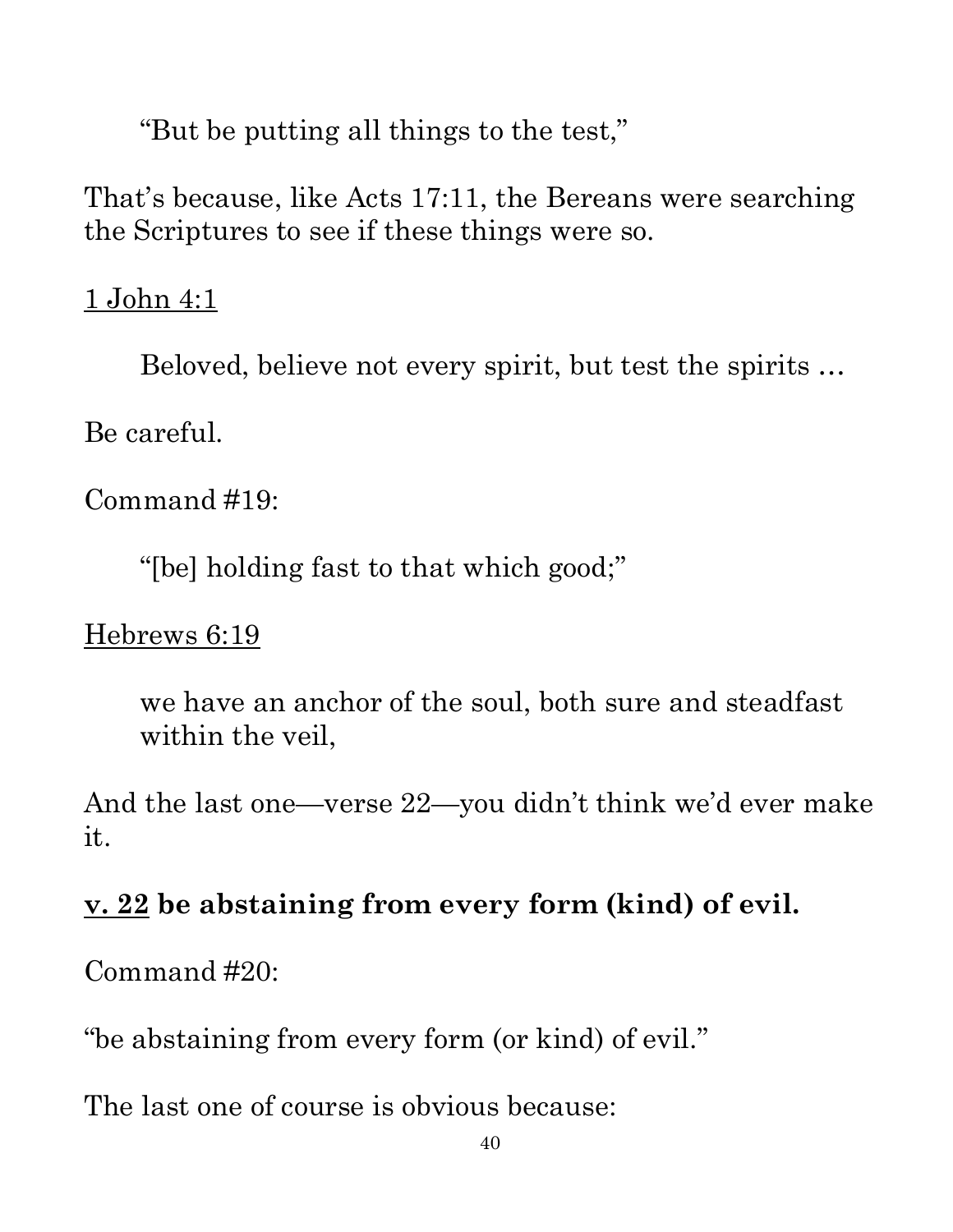"God"—1 Thessalonians 4:7—"called us not to uncleanness, but in holiness."

Somebody put it this way:

All the water in the world, However hard it tried, Could never, never sink a ship Unless it got inside.

All the evil in the world, The wickedness and sin, Can never sink your soul's fair craft Unless you let it in. (source unknown)

Got 10 lessons. Here they are:

Lesson #1: We are commanded to recognize and respect the leadership over us in the body of Christ.

Lesson #2: We are to be busy about the Lord's work.

Lesson #3: We are to be encouraging the discouraged.

Lesson #4: We are to be patient with everybody.

Lesson #5: The Christian is to be joyful no matter what the circumstances may be.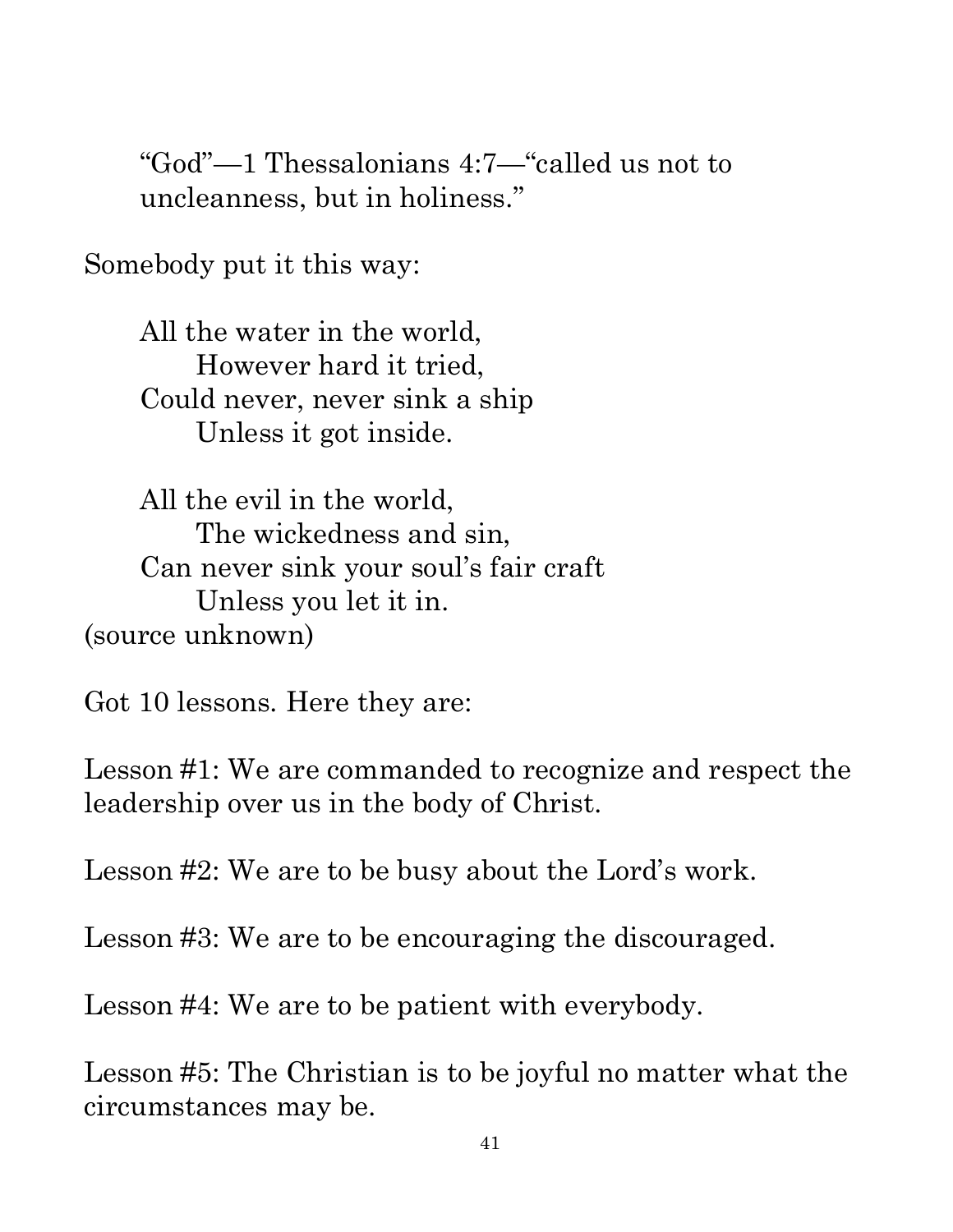Lesson #6: We are commanded to maintain constant communion with our Savior.

sovereignty has allowed it.

Lesson #8: We can be guilty of grieving and quenching the Holy Spirit.

Lesson #9: We must accept and obey the teaching of the Scripture.

Lesson #10: We are to steer clear of all which is evil.

I hope you'll take those 20 things that we've looked at and you'll reflect on those today. Just make your own little spiritual diagnosis. See if this prescription might not work.

Lesson #0: We are commanded to maintain constant<br>
communion with our Savior.<br>
Lesson #7: We can be giving thanks in all things because His<br>
sovereignty has allowed it.<br>
Lesson #8: We can be guilty of grieving and quenchin I would suggest that if you can say Yes to these 20 things, there's going to be some significant things that are going to happen.

*In the Eye of the Storm*, which is Max Lucado's last book. His newest one I have with me—*When the Angels Were Silent*— Lesson #6: We are commanded to maintain constant<br>
communion with our Savior.<br>
Lesson #7: We can be giving thanks in all things because His<br>
sovereignty has allowed it.<br>
Lesson #8: We can be guilty of grieving and quenchin It's an excellent book. You're going to look forward to that. But in that last book he said this: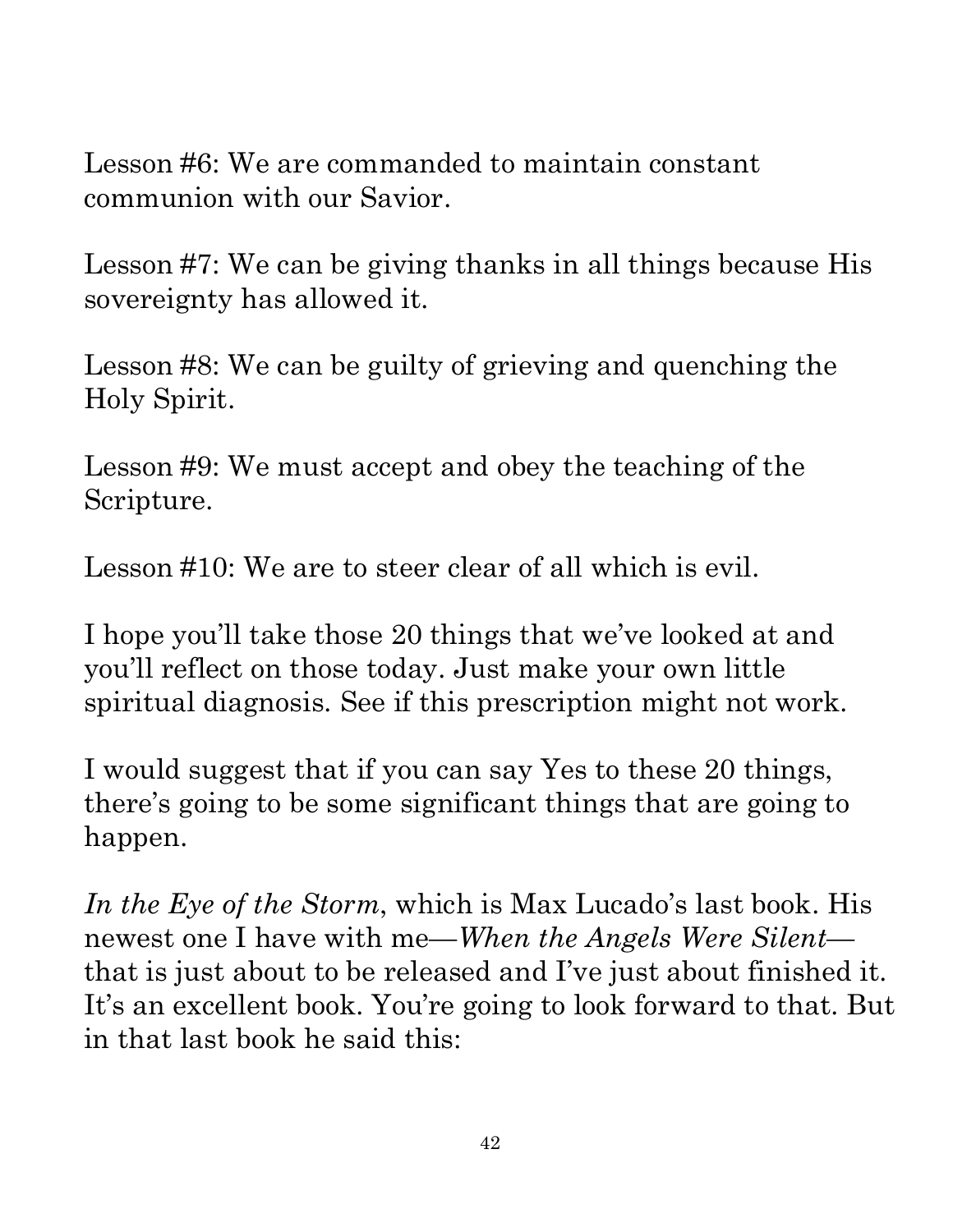(*In the Eye of the Storm: A day in the Life of Jesus* by Max Lucado)

And I hope you never forget the last Lighthouse Law: Approach life like a voyage on a schooner. Enjoy the view. Explore the vessel. Make friends with the captain. Fish a little. And then get off when you get home.

Good sailing!

p. 260

And then David Seamands in *Living with Your Dreams* says:

(*Living with Your Dreams* by David A. Seamands)

Here are some practical suggestions, five important R's for *resisting* times of attack which come through recurring feelings. [The feelings of Revenge and Resentment.]

*Recall* their source—Satan, the father of lies *Reiterate* your will to forgive

*Refuse* to allow guilt or condemnation a place in your heart *Refuse* to allow guilt or condemnation a place in your hearing *Remember* God is faithful and will continue to change your feelings and last]<br> *Rejoice* that God is pleased with you every step of the way. feelings Ronnie

[And last]

refluence that God is pleased with you every step of the way.<br>Re*joice* that God is pleased with you every step of the way. p. 132

Father, we didn't want to come to the end of this series of studies without being practical. Thank You that Paul because he loved these dear saints in Thessalonica, wanted to capsulize the truth in just a few verses. And thank You that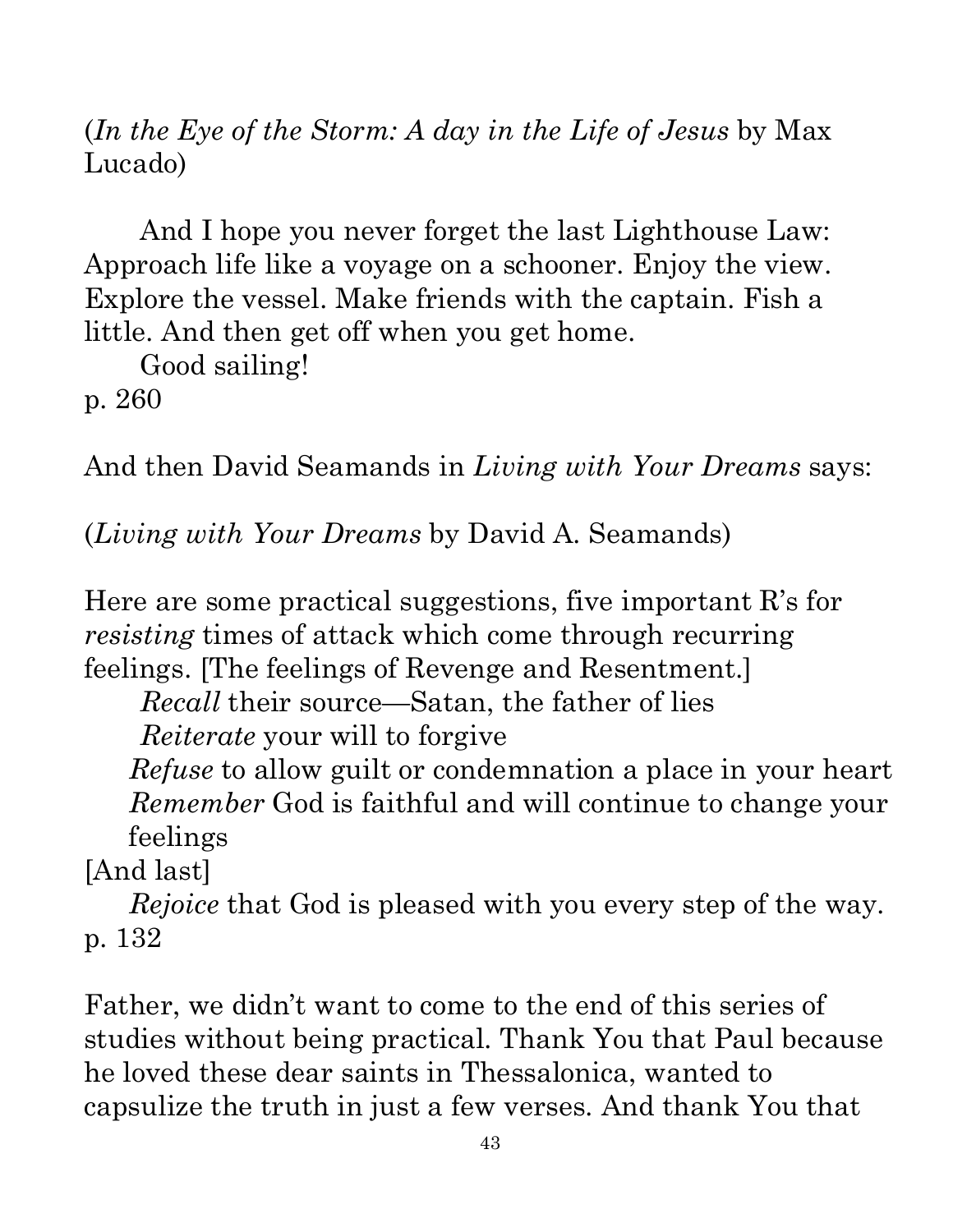these verses are so packed. Thank You that we've seen these things that he is suggesting to remedy the problems that they were facing in Thessalonica. Lord, I just pray that we'd be wise enough to believe that those same 19 things could revolutionize our Christian lives. And we could play our lives against this prescription and can see areas where we need to develop more Christlikeness and cooperate with Your Spirit doing that good work in our lives. In Jesus' name we pray. Amen.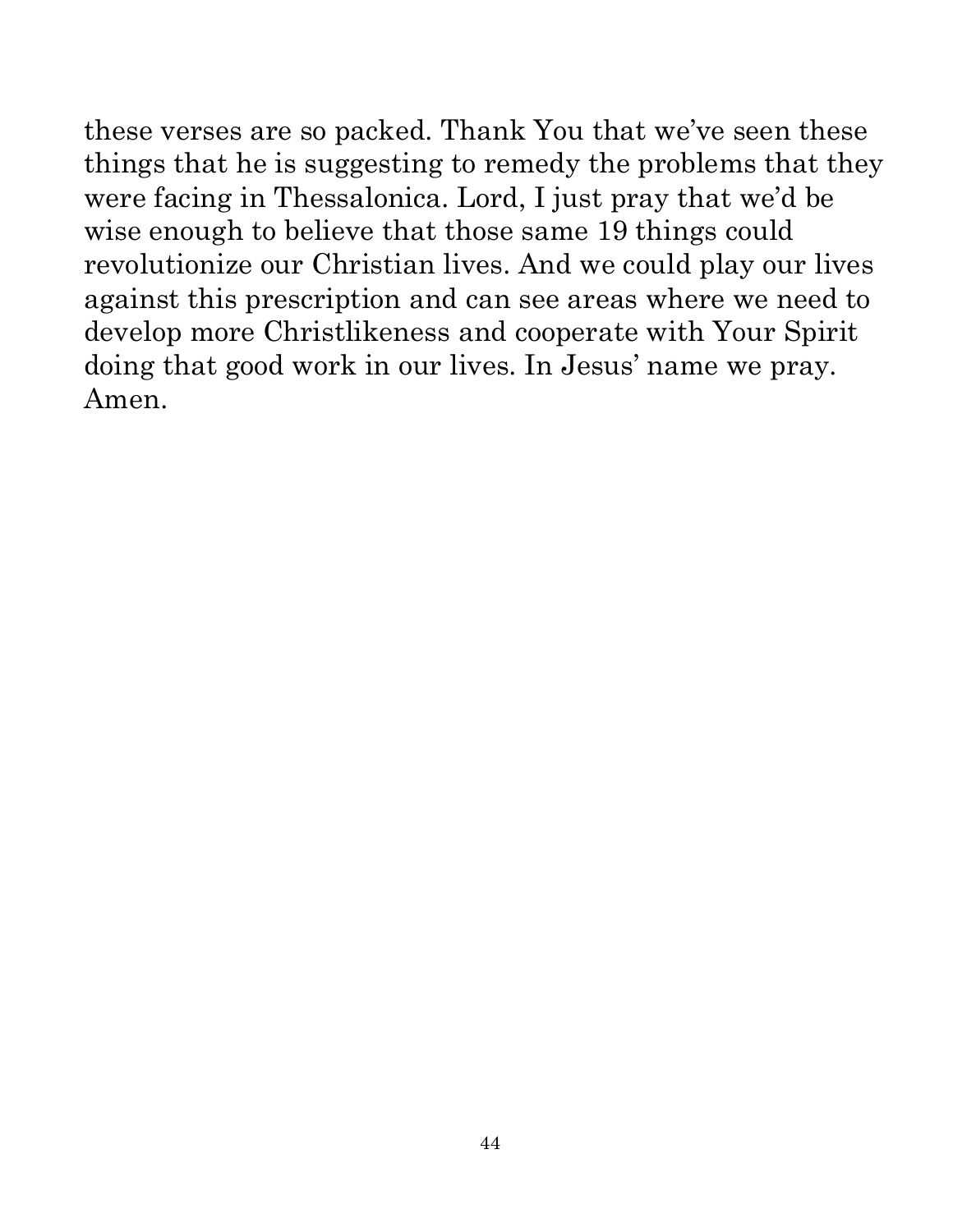#### **A Practical Study of 1 THESSALONIANS: Your Spiritual Checkup**

#### **"Victory in Areas of Vulnerability"**

Key verse 3:10 — *"night and day praying as earnestly as possible that we might see your face and complete what is lacking in your faith"* 

#### **QUESTION NUMBER ELEVEN – HAVE YOU TRIED THIS? – 1 THESSALONIANS 5:12-22**

#### **KEY VERSE 5:18** NOTES

v. 12 Now we are asking you, brethren, to know (recognize) those who are toiling among you, and those who are in authority over you in the Lord and those who are exhorting you,

v. 13 and be respecting them very highly in love for their work. Be at peace among yourselves.

v. 14 Now we are urging you, brethren, to be admonishing the lazy (idle), be encouraging the discouraged, be paying attention to those who are weak, be patient toward all.

v. 15 Be seeing to it that no one gives back evil for evil to anyone, but always be pursuing the good for one another and for all.

v. 16 Always be rejoicing;

v. 17 unceasingly be praying;

v. 18 in everything be giving thanks; for this is the will of God in Christ Jesus for you.

v. 19 Stop stifling the Spirit;

v. 20 stop rejecting with contempt prophesyings.

v. 21 But be putting all things to the test, and holding fast the good;

v. 22 be abstaining from every form (kind) of evil.

#### **QUESTIONS:**

1. Read 1 Thessalonians 5:12-22 and in your own words pull out the main thought of this passage.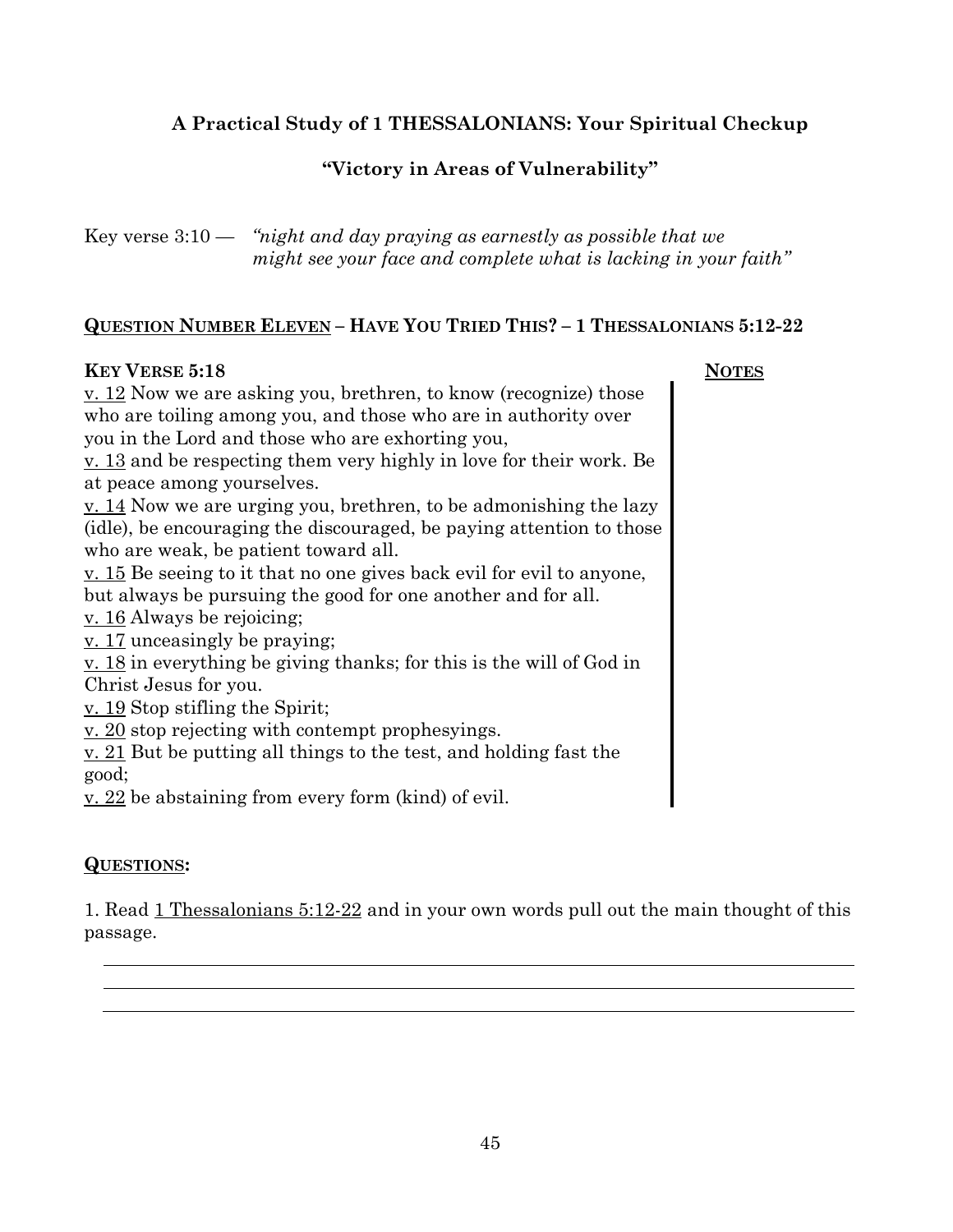$\overline{\phantom{a}}$ 

<u> 1990 - Johann Barbara, martin a</u>

2. What is our attitude to be towards those who are in "authority" over us, according to verses 12 & 13?

3. What does Paul tell us to do in verse 14?

4. What is our responsibility toward those who hurt us, according to verse 15?

<u> 1980 - Johann Barbara, martxa amerikan bashkar (</u>

<u> 1980 - Johann Barbara, martxa alemaniar amerikan a</u>

5. What three things does Paul tell us to do in verses 16-18?

6. Why are we to be "giving thanks," according to verse 18?

7. How do you think it is possible to quench the Holy Spirit in our lives?

8. What are we supposed to be doing, according to verse 21?

9. What verse in the study has meant the most to you?